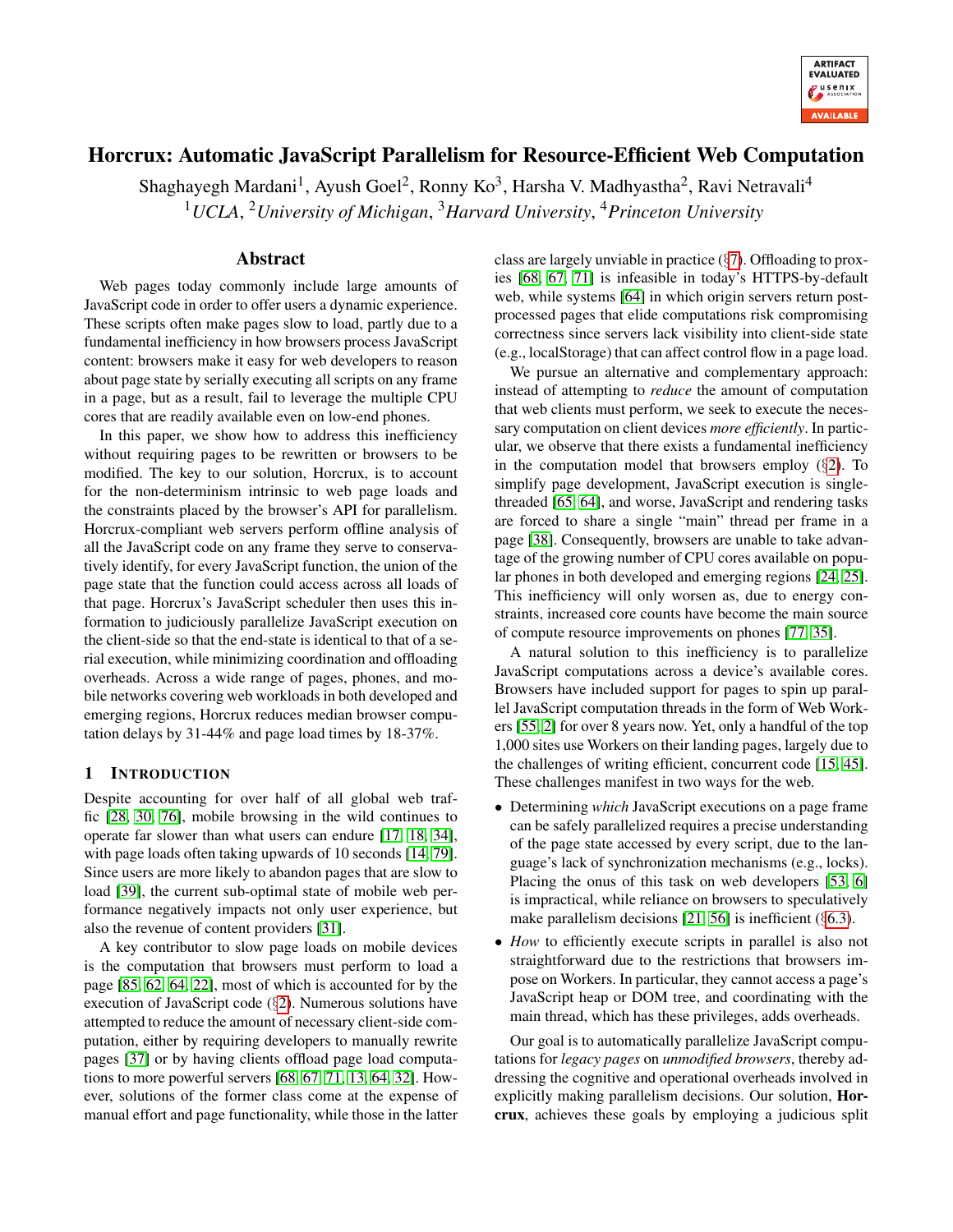between clients and servers, hence preserving HTTPS' endto-end content integrity and privacy guarantees [\[67\]](#page-15-5). Servers perform the heavy lifting of finding parallelism opportunities and embed that information in their pages. Clients then run a JavaScript scheduler that efficiently manages parallelism using runtime information that servers lack, i.e., number of available threads, control flows taken in the current load. Three primary insights guide our design of Horcrux.

First, we ensure that any introduced parallelism preserves the final page state that developers expected when they wrote the page. For this, Horcrux forces computations that exhibit state dependencies (e.g., a read-write dependency on a global variable) to run serially in an order that matches the legacy load, while allowing other computations to run in parallel. Key to enabling this is Horcrux's offline use of concolic execution [\[48,](#page-14-11) [36,](#page-14-12) [80\]](#page-15-9) on servers to explore all possible control flows on a page and identify all state that each JavaScript function *might* access, irrespective of how client-side nondeterminism could affect any particular load.

Second, Horcrux minimizes client-side coordination overheads by carefully partitioning responsibilities between the main browser thread and the Web Workers it spawns. Horcrux reserves the main thread for coordinating Worker offloads, managing global page state, and running DOM computations (which Workers cannot); all other computations are offloaded. This yields two benefits. First, scripts typically interleave computations that can and cannot be offloaded; Horcrux maximally parallelizes the former while carefully mediating the latter. Second, by keeping the main thread largely idle, Horcrux quickly adapts the parallelization schedule to the runtimes of JavaScript computations, offloading the next computation as soon as a Worker becomes available.

Third, the granularity at which Horcrux parallelizes JavaScript execution is crucial with respect to overheads and potential parallelism. A natural solution would be to offload the invocations of JavaScript functions, which account for 94% of JavaScript source code. However, the sheer number of invocations in a typical page load makes this too costly. Instead, we observe that functions are typically invoked hierarchically (i.e., nested functions), with significant state sharing within a hierarchy, but less across them. Therefore, Horcrux offloads at the granularity of root function invocations, or the root of each hierarchy along with its nested constituents. Compared to per-function offloading, this requires  $4\times$  fewer offloads while achieving 73% of the potential speedup.

We evaluated Horcrux using over 650 diverse pages, live mobile networks (LTE and WiFi), and three phones, that collectively represent browsing scenarios in both developed and emerging regions. Our experiments across these conditions reveal that Horcrux reduces median browser computation delays by 31-44% (0.9-1.5 secs), which translates to page load time and Speed Index speedups of 18-29% and 24-37%, respectively. Further, Horcrux's median benefits are  $1.3\n-2.1\times$ 

<span id="page-1-2"></span>

Figure 1: Load times often exceed user tolerance levels (3 seconds) even when all network delays are removed.

<span id="page-1-3"></span>

Figure 2: JavaScript's role in browser computation delays.

larger than prior compute-focused web accelerators, and 1.4-  $2.1 \times$  more than (complementary) network optimizations.

Taken together, our results highlight that, despite being written for a serial browser computation model, existing pages are surprisingly ripe with parallelization opportunities. Horcrux shows how such opportunities can be exploited under the hood, without having developers manually rewrite their pages. Source code and datasets for Horcrux are available at [https://github.com/ShaghayeghMrdn/horcrux-osdi21.](https://github.com/ShaghayeghMrdn/horcrux-osdi21)

# <span id="page-1-0"></span>2 MOTIVATION AND BACKGROUND

Numerous studies have reported that client-side (browser) computation is a significant contributor to poor mobile web performance [\[85,](#page-16-0) [62,](#page-15-2) [79,](#page-15-1) [64\]](#page-15-3). We reproduce this finding below  $(\S2.1)$  $(\S2.1)$ , present measurements to elucidate why such delays are so pronounced  $(\S$ [2.1\)](#page-1-1), and trace the origins for this poor performance to the computation model used by browsers today ( $\S$ [2.2\)](#page-2-0). Our experimental setup ( $\S$ [6.1\)](#page-9-0) covers web workloads in both developed and emerging markets by considering popular pages in the US and Pakistan and loading those pages on common phones in each region. Pages in the emerging region generally involve less JavaScript code, but are loaded on phones with fewer compute resources.

# <span id="page-1-1"></span>2.1 Web Computation Delays

Computation delays are significant. To quantify the computation delays in page loads, we replayed each page locally, without any network emulation, i.e., all object fetches took  $\approx$  0 ms. As shown in Figure [1,](#page-1-2) even without network delays, popular pages in developed and emerging markets have median load times of 2.7 and 3.8 seconds, respectively. Worse, 48% and 63% of pages require more than the 3 second load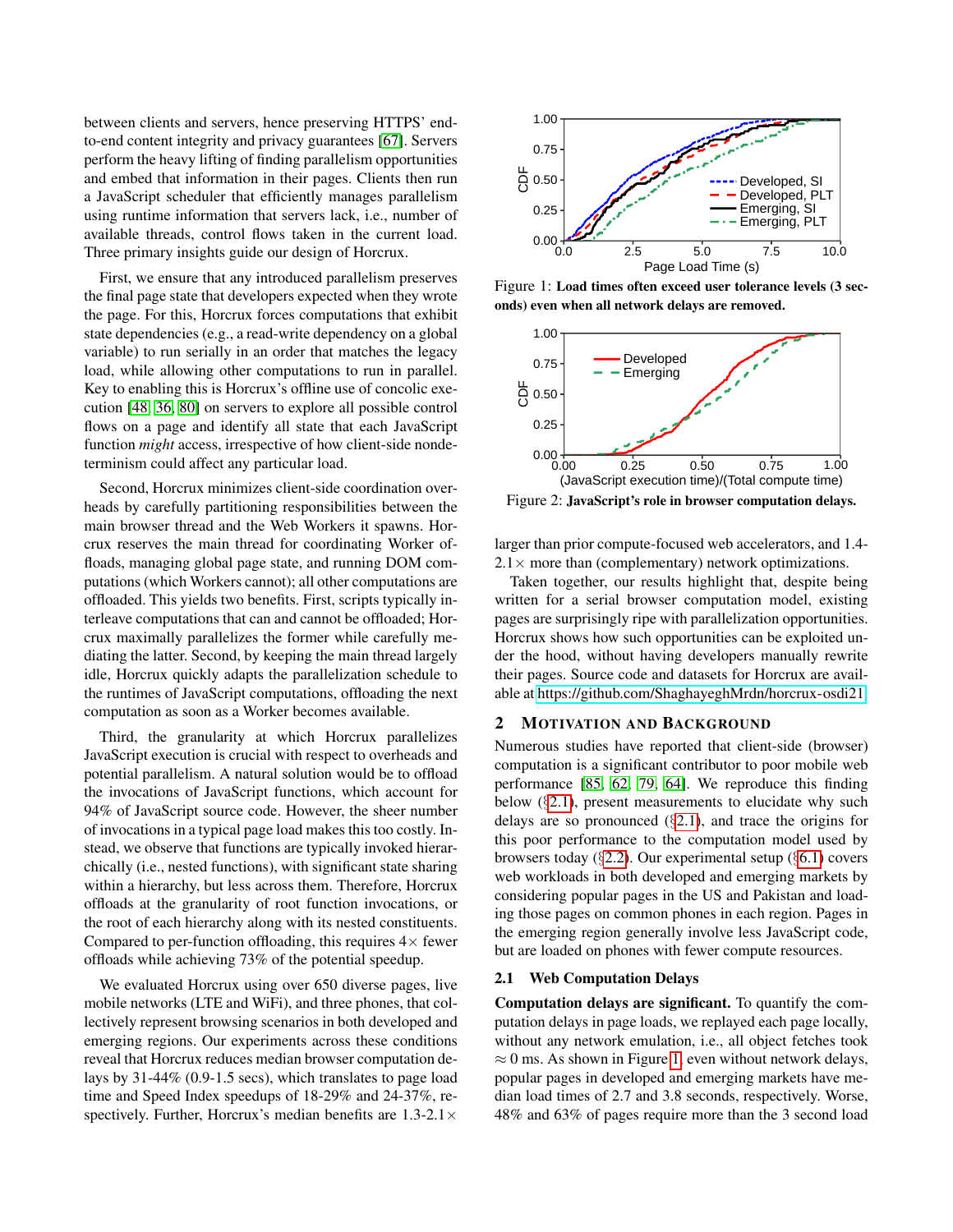<span id="page-2-1"></span>

Figure 3: Additional CPU cores have minimal impact on load times. The developed and emerging region phones have 8 and 4 cores. Bars list medians, with error bars for 25-75th percentiles.

times that users tolerate [\[3\]](#page-13-13). These intolerable delays persist with metrics evaluating page visibility (i.e., Speed Index [\[40\]](#page-14-13)), with 39% and 52% of pages in the developed and emerging regions taking more than 3 seconds to fully render.

JavaScript execution is the main culprit. To break down these high computation delays, we analyzed data from the browser's in-built profiler which lists the time spent performing various browser tasks including JavaScript execution, HTML parsing, rendering, and so on. Figure [2](#page-1-3) illustrates our finding that JavaScript computation is the primary contributor, accounting for 52% and 58% of overall computation time for the median page in the two settings.

Browsers make poor use of CPU cores. Computation resources on mobile phones have globally increased in recent years, with improvements in both CPU clock speeds and total CPU cores. However, due to the energy constraints on mobile devices, increased core counts have been (and likely will continue to be) the primary source of improvements [\[77,](#page-15-8) [35\]](#page-14-6). For example, since their inception in 2016, Google's Pixel smartphones (our developed region phone) have improved clock speeds from 1.88 GHz to 2.15 GHz, while doubling the number of CPU cores (from 4 to 8). Similarly, the popular Redmi A series in India and Pakistan [\[4\]](#page-13-14) (our emerging market phone) observed the same doubling in CPU cores (2 to 4) during that time period, while seeing only a modest clock speed improvement from 1.4 GHz to 1.75 GHz.

Unfortunately, although browsers can automatically benefit from clock speed improvements, we find that they fail to leverage available cores. To illustrate this, we iteratively disabled CPU cores on the phones in each setting and observed the impact on page load times. As shown in Figure [3,](#page-2-1) additional CPU cores yield minimal load time improvements, e.g., going from 1 to 8 cores on the Pixel 3 resulted in only a 8% speedup for the median page.

#### <span id="page-2-0"></span>2.2 Browser Computation Model

To determine the origin of these computation inefficiencies, we must consider the computation model that browsers use today. Our discussion will be based on the Chromium framework [\[38\]](#page-14-5), which powers the Chrome, Brave, Opera, and Edge browsers that account for 70% of the global market

<span id="page-2-2"></span>

Figure 4: Computation model for Chromium browsers.

share [\[8,](#page-13-15) [5\]](#page-13-16). Figure [4](#page-2-2) depicts Chromium's multi-process architecture. We focus on the *renderer process* which houses the Rendering and JavaScript engines, and thus embeds the core functionality for parsing and rendering pages.

The Rendering engine parses HTML code, issues fetches for referenced files (e.g., CSS, JavaScript, images), applies CSS styles, and renders content to the screen. During the HTML parse, the rendering engine builds a native representation of the HTML tree called the *DOM tree*, which contains a node per HTML tag. As the DOM tree is updated, the rendering engine recomputes a layout tree specifying onscreen positions for page content, and issues the corresponding paint updates to the browser process.

The JavaScript engine is responsible for parsing and interpreting JavaScript code specified in HTML <script> tags, either as inline code or referenced external files. During the page load, the JavaScript engine maintains a managed heap which stores both custom, page-defined JavaScript state and native JavaScript objects (e.g., Dates and RegExps). JavaScript code can initiate network fetches via the browser process (e.g., using XMLHttpRequests), and can also access the rendering engine's DOM tree (to update the UI) using the DOM interface. The DOM interface provides native methods for adding/removing nodes and altering node attributes; DOM nodes accessed via these methods are represented as native objects on the JavaScript heap.

The problem: single-threaded execution. JavaScript execution is single-threaded and non-preemptive [\[65,](#page-15-7) [64\]](#page-15-3). Worse, within a renderer process, all tasks across the two engines are coordinated to run on a single thread, called the *main thread*. [1](#page-2-3) This lack of parallelism largely explains the poor use of CPU cores in §[2.1.](#page-1-1) A primary reason for this suboptimal computation model is that the JavaScript language and DOM data structure (shared between the two engines) lack synchronization mechanisms (e.g., locks) to enable safe concurrency. Adding thread safety is feasible, but browsers have continually opted for a serial-access model to simplify page development. Browsers do create a separate renderer process per cross-domain iframe in a page (as per

<span id="page-2-3"></span><sup>&</sup>lt;sup>1</sup>Some Chromium implementations move final-stage rendering tasks to raster/composite threads that create bitmaps of tiles to paint to the screen.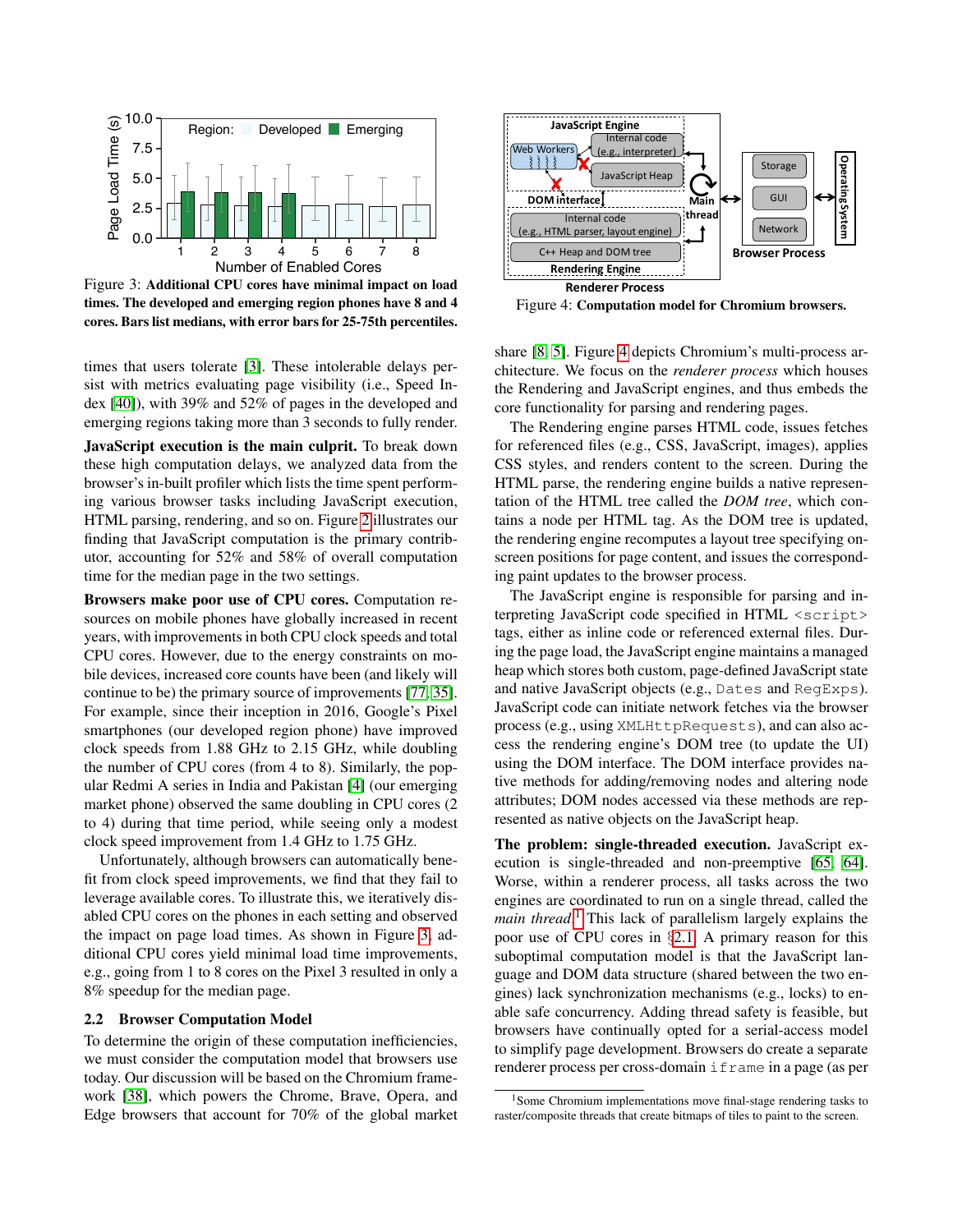<span id="page-3-1"></span>

Figure 5: Overview of the generation and fetch of each frame's top-level HTML file with Horcrux. Offline, servers collect a frame's files (both local and third-party), generate comprehensive state access signatures for each JavaScript function, and embed that information in their pages. Parallelism decisions are made online by unmodified client browsers using the Horcrux JavaScript scheduler, which manages computation offloads to Web Workers and maintains the page's JavaScript heap and DOM tree.

<span id="page-3-0"></span>

| # of Cores | % Speedup in Total JavaScript Runtime |
|------------|---------------------------------------|
| 2 cores    | 54%                                   |
| 4 cores    | 79%                                   |
| 8 cores    | 88%                                   |

Table 1: Potential parallelism speedups with varying numbers of cores. Results list median speedups in total time to run all JavaScript computations per page in the developed region.

the Same-origin content sharing policy [\[7\]](#page-13-17)). However, for the median page in the Alexa top 10,000, the top-level frame accounts for 100% of JavaScript execution delays.

In summary, despite benefits regarding simplified page development, the single-threaded execution model that browsers impose results in significant underutilization of mobile device CPU cores, inflated computation delays, and degraded page load times. We expect this negative interaction to persist (and worsen) moving forward given the steady and unrelenting increase in the number of JavaScript bytes included in mobile web pages, e.g., there has been a 680% increase over the last 10 years [\[44\]](#page-14-14).

## <span id="page-3-2"></span>3 OVERVIEW

Given the results in  $\S2$ , a natural solution to alleviate clientside computation delays in mobile page loads is to *parallelize* JavaScript execution across a device's available CPU cores. However, not all workloads are amenable to parallel execution. In particular, we face the restriction that any introduced parallelism should preserve the page load behavior (and the final page state) that developers expected when writing their legacy pages—we call this property *safety*.

### <span id="page-3-4"></span>3.1 Potential Benefits

To estimate the potential benefits of parallelism with legacy pages, we analyzed the JavaScript code for each page in our corpus; in this section, we focus on page loads representative of those in developed regions, and we show later in §[6](#page-8-0) that similar benefits are achievable for page loads in emerging markets. Since JavaScript functions account for 94% of the JavaScript source code on the median page, our analysis

operates at the granularity of functions, i.e., when splitting computations on a page across CPU cores, all code within a function runs sequentially on the same core. For completeness, we convert all code outside of functions into anonymous functions. For each function, we recorded both its runtime in a single load, as well as all accesses that it made to page state (in the JavaScript heap or DOM tree, as described below) in that load; §[4.1.1](#page-4-0) details the data collection process.

Using these logs, we estimated an *upper bound* on parallelism benefits by maximally packing function invocations to available cores and recording the resulting end-to-end computation times. To ensure safety (defined above), our analysis respects two constraints: 1) functions can run in parallel if they access disjoint subsets of page state or only read the same state, and 2) functions that exhibit state dependencies (i.e., access the same state and at least one writes to that state) execute in an order matching that in the legacy page load.

As shown in Table [1,](#page-3-0) legacy pages are highly amenable to safely reaping parallelism speedups. For example, distributing computation across 4 cores could bring a 75% reduction in the total time required to complete all JavaScript computations on the median page. These resources are now common in both developed and emerging markets [\[24\]](#page-13-7).

#### <span id="page-3-3"></span>3.2 Goals and Approach

To realize these benefits in practice, we seek an approach that minimizes the bar to adoption. As a result, requiring developers to rewrite pages [\[53\]](#page-14-9) is a non-starter, given the complexities involved in manually reasoning about the impact of concurrently running portions of the JavaScript code on a page. Moreover, approaches that only require changes to browsers would either have to speculatively parallelize code [\[21,](#page-13-12) [56\]](#page-14-10) or perform client-side analysis of JavaScript code (akin to the analysis that informed our estimated benefits above). As we show in §[6.3,](#page-10-0) the overheads imposed by either strategy make them untenable, especially on energy-constrained phones.

Therefore, we pursue an approach which can safely parallelize JavaScript execution on *legacy* web pages with *unmodified* browsers. As shown in Figure [5,](#page-3-1) our solution, Hor-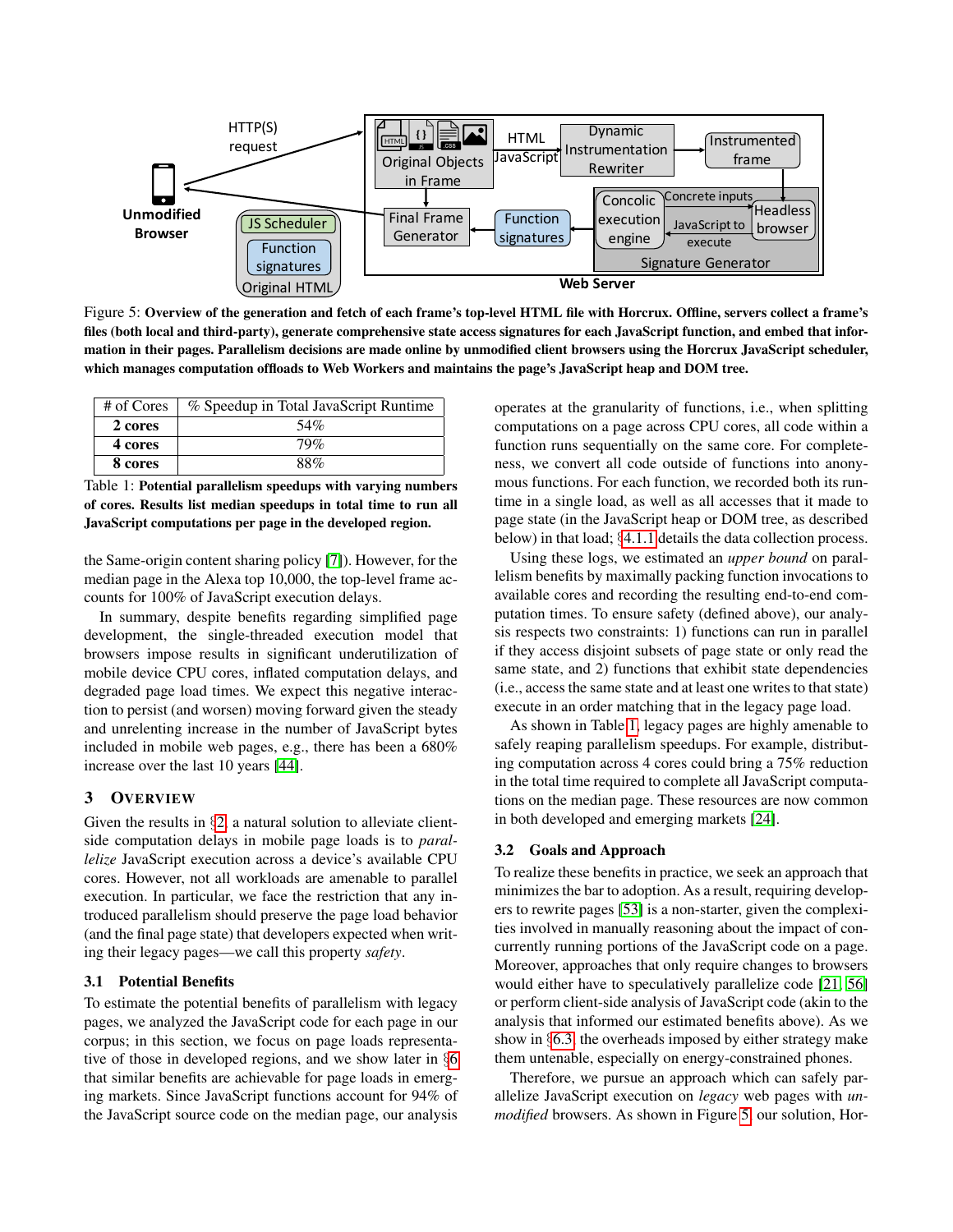<span id="page-4-1"></span>

| Delay type     | $0.5$ KB         | 1 KB             | 100 KB           | 1 MB   |
|----------------|------------------|------------------|------------------|--------|
| <b>Startup</b> | $128 \text{ ms}$ | $155 \text{ ms}$ | $237 \text{ ms}$ | 317 ms |
| Value I/O      | 0 <sub>ms</sub>  | 1 ms             | 1 ms             | 7 ms   |

Table 2: Web Worker overheads for different sizes of state transfers, i.e., source code size for startup delays and JavaScript object size for I/O delays.

crux, only necessitates server-side changes that do not require developer participation to rewrite pages. Web servers perform the *expensive* task of tracking the state accessed (in the JavaScript heap or DOM tree) by every JavaScript function in a page frame, and include this information in that frame in the form of per-function *signatures*. Servers also embed a JavaScript (JS) scheduler library in the frames they serve, which enables unmodified client browsers to perform the *cheap* task of managing parallelism using function signatures obtained from servers. Dynamically determining the parallelization schedule at the client helps Horcrux account for information only available at runtime, e.g., the number of available threads and the control flows in the current load.

#### 3.3 Challenges

The key building block in Horcrux is the widespread support in browsers for the Web Workers API [\[55\]](#page-14-7), which allows the JavaScript engine to employ additional computation threads (Figure [4\)](#page-2-2), as specified by a page's source code. Using Web Workers to parallelize JavaScript execution, however, presents numerous challenges that complicate achieving the idealistic parallelism benefits from above.

- 1. Ensuring correctness. Determining what JavaScript code can be *safely* offloaded requires a comprehensive understanding of how that code will access JavaScript heap and DOM state *in the current page load*. This, in turn, depends on the traversed control flows, which can vary due to both client-side (e.g., Math.Random) and server-side (e.g., cookies) sources of nondeterminism in JavaScript execution [\[59\]](#page-14-15). Missed state accesses can lead to dependency violations and broken pages.
- 2. Constrained API. Web Workers impose restricted computation models in two ways. First, due to the lack of synchronization mechanisms in JavaScript, Workers cannot access the JavaScript heap, and instead can only operate on values explicitly passed in by the browser's main thread (via postMessages). Thus, offloading computations to a Worker requires knowledge of precisely what state is required for those computations. Workers must then communicate computation results back to the main thread, which applies the results to the heap. Second, regardless of the state passed in, Workers cannot perform any DOM computations, including invocations of native DOM methods or operations on live DOM nodes referenced in the heap. We note that Work-

ers can spawn and manage other Workers, but still must rely on the main thread for access to any global state.

3. Offloading costs. Lastly, operating Web Workers is not free. Instead, as shown in Table [2,](#page-4-1) spinning up a Web Worker can take over 100 ms, even for small amounts of source code being passed in. Pass-by-value I/O adds an additional several milliseconds, depending on the size of the transferred state. Moreover, JavaScript execution is non-preemptive; so, Workers that finish their tasks may go idle for long durations if the thread responsible for assigning them more tasks is busy.

We posit that, it is for these reasons that only a handful of the Alexa top 1,000 pages use Workers, despite support by commodity browsers for over 8 years. We next describe how Horcrux overcomes these issues to automatically parallelize JavaScript execution for legacy pages.

## <span id="page-4-4"></span>4 DESIGN

In designing Horcrux, we primarily need to answer two questions: 1) how to determine which JavaScript functions on a page can be executed in parallel without compromising correctness?, and 2) how to realize parallel execution at low overhead despite constraints placed by the browser's API? We present our solutions to these issues by separately describing server-side and client-side operation in Horcrux. Table [3](#page-5-0) summarizes the main techniques underlying our design.

### <span id="page-4-3"></span>4.1 Server-side Operation

The goal of Horcrux's server-side component is to annotate page frames with per-function signatures that list the state that each function *might* access. Operating at a frame level, rather than at the granularity of entire pages, is in accordance with the browser's content sharing model [\[7,](#page-13-17) [64\]](#page-15-3). As in prior web optimizations that involve page alterations [\[63,](#page-15-10) [64,](#page-15-3) [54\]](#page-14-16), Horcrux assumes access to a frame's source files. These files can be quickly collected either using a headless browser<sup>[2](#page-4-2)</sup> or via integration into content management systems (for local files) [\[27,](#page-13-18) [89\]](#page-16-1). Source file collection and signature generation is retriggered based on hooks that many content management systems fire any time a (local) file-altering change is pushed [\[27,](#page-13-18) [89,](#page-16-1) [47,](#page-14-17) [54\]](#page-14-16), e.g., for A/B testing; we discuss third-party content changes and personalization in §[4.2.2.](#page-6-0)

#### <span id="page-4-0"></span>*4.1.1 Generating signatures*

Since web servers cannot precisely predict the control flows that will arise in any particular page load (e.g., due to clientside nondeterminism), each function's signature must conservatively list *all possible* state accesses for that function. For this reason, we cannot directly apply recent web dependency tracking tools [\[63,](#page-15-10) [64\]](#page-15-3) that rely purely on dynamic analysis to track data flows *in a given page load*. At the same time, pure static analysis approaches are ill-suited for JavaScript's dynamic typing, use of blackbox browser APIs,

<span id="page-4-2"></span><sup>&</sup>lt;sup>2</sup>A headless browser performs all of the tasks that a normal browser performs during a page load except those that involve a GUI.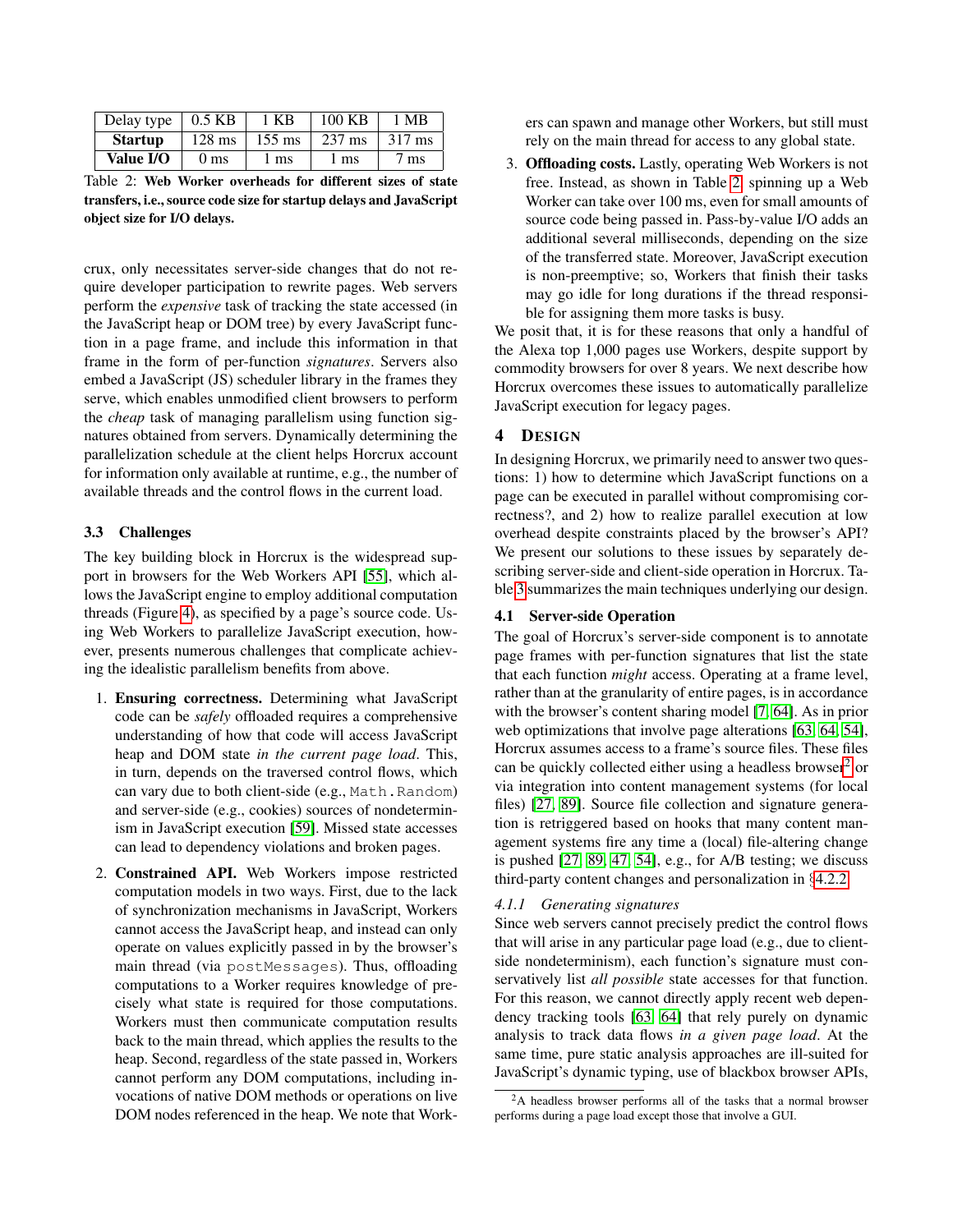<span id="page-5-0"></span>

| Goal         | <b>Techniques</b>                                                                                             | <b>Section</b> |
|--------------|---------------------------------------------------------------------------------------------------------------|----------------|
| Ensure       | For each function, use concolic execution to identify union of the state it accesses across all control flows | §4.1.1         |
| correctness  | Adapt offloading schedule during a page load to account for control flow in current load<br>§4.2.2            |                |
| Account for  | Main browser thread centrally manages global page state, coordinates offloads, and performs unoffloadable     | §4.2.1,        |
| <b>API</b>   | (DOM) computations                                                                                            | §4.2.3         |
| restrictions | Intercept any Web Worker's DOM tree accesses and relay to the main thread                                     | 64.2.3         |
|              | Use function signatures to determine what heap values to pass-by-value from main thread to workers and back   | §4.2.3         |
| Minimize     | Offline server-side generation of per-function signatures                                                     | §4.1.1         |
| overheads    | Offload at the granularity of root functions                                                                  | 64.1.2         |
|              | Dynamically determine offloading schedule based on function runtimes in current page load                     | §4.2.1         |

Table 3: Overview of the main insights that Horcrux uses to address the challenges outlined in §[3.](#page-3-2)

and event-driven/asynchronous execution [\[75,](#page-15-11) [52\]](#page-14-18). For example, static analysis of variable name resolution is complicated by JavaScript statements that push objects to the front of the scope resolution chain (with  $(\text{obj})\{\})$ , or dynamically generate code (eval()). Similar issues arise from JavaScript's extensive use of variable aliasing for DOM objects, and the fact that property names are routinely accessed via dynamically-generated strings instead of static ones.

Thus, we turn to concolic execution [\[36,](#page-14-12) [80,](#page-15-9) [48\]](#page-14-11), a variant of symbolic execution that executes programs concretely (rather than symbolically) while ensuring complete coverage of all control paths. A concolic execution engine loads a program with a concrete set of input values and observes its execution; §[5](#page-8-1) describes the inputs we consider, including browser state (e.g., cookies, screen size) and nondeterministic functions. Each input value and program-generated value is also given a symbolic expression constrained only by its type. For example, an input integer a may get a concrete value of 10 and an expression of  $0 \le a \le 2^{32} - 1$ ; symbolic expressions for a given variable are inherited by others via assignment statements. At each branch condition, the execution follows the appropriate path based on the current program state. In addition, the engine restricts the symbolic expressions for the values that influenced the chosen path according to the branching predicate. Once the program completes, the engine performs a backwards scan through the executed code, selects branching decisions to invert, and inverts the relevant symbolic expressions; an SMT solver [\[26\]](#page-13-19) then generates concrete input values that satisfy the new constraints. This process repeats until all paths are explored.

Note that, for efficiency, many recent symbolic execution tools opt for a form of concolic execution, rather than a purely symoblic approach [\[20\]](#page-13-20). More specifically, concolic execution engines consult the expensive constraint solver only at the end of each path (rather than at intermediate branches), and eliminate the need to accurately model each input source to a program (and the ensuing traversal of paths that arise due to modeling errors).

To generate function signatures, in addition to the default output of a concolic execution engine – a list of potential control paths, with a concrete set of inputs to force each one – we must also log the state accessed by each path. To

do this, prior to concolic execution, Horcrux instruments the JavaScript source code to log all accesses to state in both the JavaScript heap and DOM tree; our instrumentation matches recent dynamic analysis tools [\[63,](#page-15-10) [66,](#page-15-12) [64\]](#page-15-3), but with the following differences based on our parallelism use case.

- First, we care not just about the state that remains at the end of the page load [\[64\]](#page-15-3), but also any state accessible by multiple functions during a page load. Hence, in addition to global heap objects, Horcrux tracks all accesses to closure state: non-global state that is defined by a function *X* and is accessible by all nested functions that execute in *X*'s enclosed scope (anytime during the page load) [\[57\]](#page-14-19).
- Since signatures will ultimately be used for pass-by-value offloading to Workers, only the finest granularity of accesses are logged. For instance, if object a's "foo" property is read, Horcrux would log a read to a.foo, not a.
- For the DOM tree, Horcrux adopts a coarser approach than prior work. Instead of logging reads and writes to individual nodes in the DOM tree, Horcrux only logs whether a function accesses any live DOM nodes, either via DOM methods or references on the heap, and if so, whether they are reads or writes. Tracking at the coarse granularity of accesses to the entire DOM tree is conservative with respect to parallelism. However, finer-grained tracking is not beneficial because, as we explain later, our design has the browser's main thread serialize all DOM operations.

# <span id="page-5-1"></span>*4.1.2 Signature granularity*

Ideally, to limit client-side bookkeeping overheads, signatures should match the granularity at which computation is offloaded. However, determining the appropriate offloading granularity is challenging. On the one hand, fine-grained offloading reduces the chance that offloadable computations access shared state, thereby improving the potential parallelism and use of available Workers. On the other hand, finer granularities imply increased coordination overheads.

To address this tradeoff, Horcrux generates signatures (and offloads computation) at the granularity of *root function* invocations, i.e., invocations made directly from the global JavaScript scope. The signature for each root function invocation includes the state accessed not only by that function,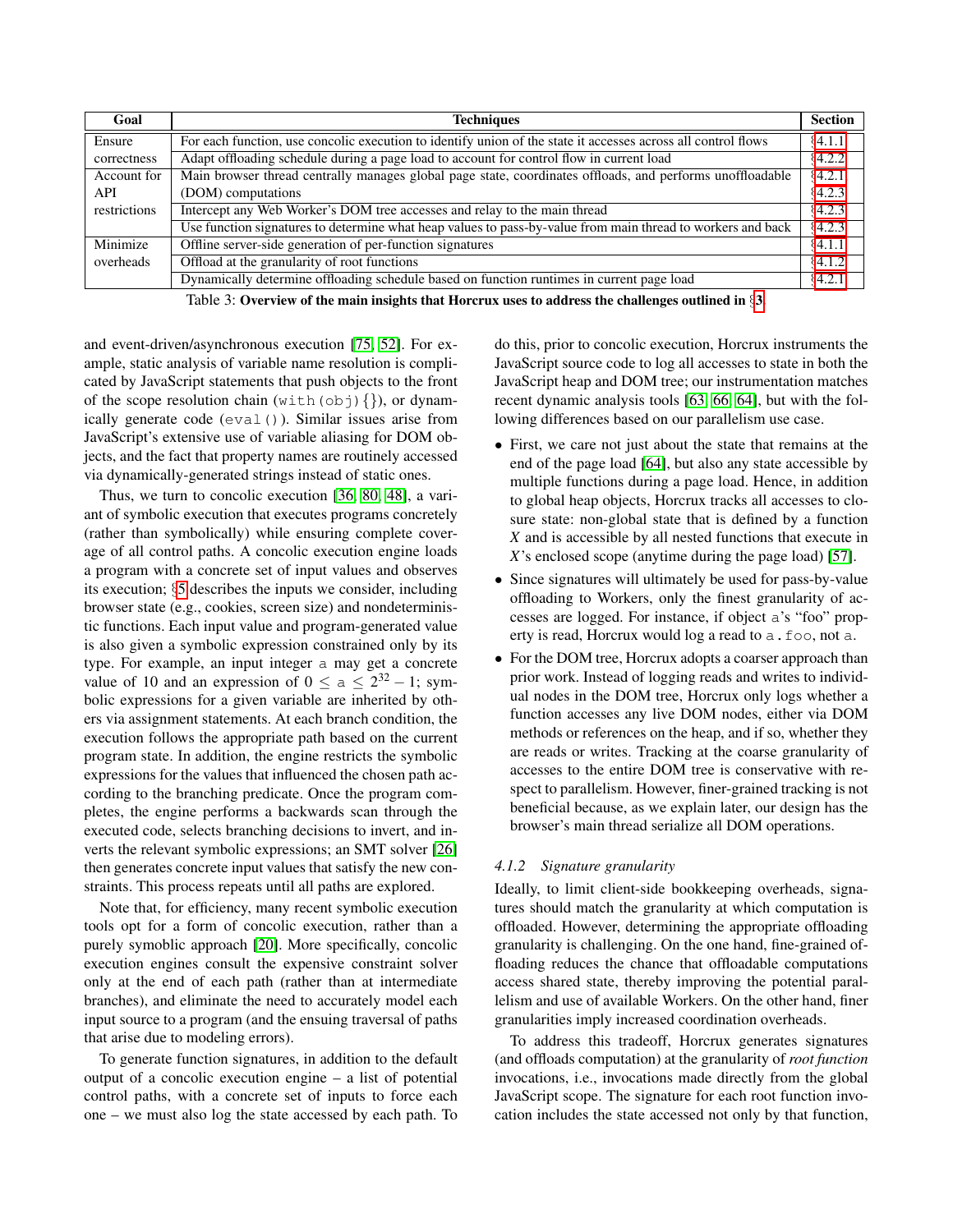but also by any nested functions that are invoked in the call chain until the global scope is reached again.

Root function signatures are desirable for two reasons. First, they leverage our finding that functions already account for 94% of JavaScript code on the median page (§[3\)](#page-3-2) and thus provide a natural granularity for offloading; as in §[3,](#page-3-2) Horcrux servers wrap all JavaScript code outside of any function into anonymous functions. Second, and more importantly, root functions impose far smaller offloading overheads compared to finer-grained function-level offloading, while enabling comparable parallelism benefits: the number of offloads drops by  $4\times$ , while the median potential benefits remain within 27% of those in Table [1.](#page-3-0) The reason is that there often exists significant state sharing within the invocations for a given root function (and its nested components), but less so across root functions, enabling parallelism.

# <span id="page-6-2"></span>4.2 Client-side Operation

Even with function signatures, a server cannot precompute a parallel execution schedule because the precise control flow, and hence, the set of functions executed and their runtimes, will vary across loads. Instead, Horcrux employs a clientside JavaScript computation scheduling library that unmodified browsers can run to dynamically make parallelism decisions based on signatures and the aforementioned runtime information. The key challenges are in efficiently ensuring correctness while offloading to multiple Workers, and handling the fact that signatures may be missing for certain functions. We next discuss how Horcrux addresses these challenges.

#### <span id="page-6-1"></span>*4.2.1 Dynamic scheduling*

To load a page frame, any unmodified browser first downloads the top-level HTML, whose initial tag is an inline <script> housing Horcrux's scheduler library and all root function signatures. The scheduler runs on the browser's main thread and begins by asynchronously creating a pool of uninitialized Workers. This helps hide the primary overhead of spawning Workers amongst unavoidable delays for parsing initial HTML tags and fetching files they reference.

The scheduler then operates entirely in event-driven mode, whereby it waits for incoming postmessages specifying computations to perform or those that have completed, and makes subsequent offloading decisions. Importantly, to keep the main thread as idle as possible, the scheduler offloads *all* computations that Web Workers can support, and is primarily responsible for managing Workers and maintaining the page's global JavaScript heap and DOM state. This helps adapt the parallelization schedule within any page load to the runtimes of every root function in that load. The reason is that the main thread will be available to quickly assign a new function invocation (if one exists) to any worker that completes executing the function previously assigned to it.

Once the scheduler is defined, the browser operates normally, recursively fetching and evaluating referenced HTML, JavaScript, CSS, and image files. However, all JavaScript function invocations are modified to pass through the scheduler for offloading. More specifically, each root function is rewritten such that, upon invocation, the function sends a post message to the scheduler specifying its original source code and that of any nested functions. Special care is taken for asynchronous functions (e.g., timers) whose invocations are regulated by the browser's internal event queue which the scheduler does not have access to. To ensure visibility to such functions, the downloaded page includes shims around registration mechanisms for asynchronous functions, e.g., setTimeout (). Each shim modifies registered functions to send messages to the scheduler upon invocation.

Each time a root function is invoked, the scheduler uses its signature to determine whether or not it can be immediately offloaded. If not, the function is stored in an in-memory queue of *ordered*, to-be-invoked functions along with its signature. Functions are not offloadable if there are no available Workers, or if they might access state that is being modified by an already-offloaded or queued function. Note that functions that may access the DOM can be offloaded in parallel; we will discuss how to ensure safety in these cases shortly.

Regardless of the decision for a given invocation, the browser continues its execution. At first glance, it may appear that continuation after a queued invocation may generate errors since the queued function could alter the set of downstream invocations. However, recall that Horcrux offloads at the granularity of root functions—any nested invocations are already offloaded, and the ordering of root functions is mostly predefined by the page's source code. There are two exceptions. First, a function can alter downstream source code using document.write(); to handle this, the scheduler synchronously offloads such functions, thereby blocking downstream execution. Second, a root function can register an asynchronous function with a 0-ms timer—such functions are intended to run immediately after the current invocation. For this, the root signature includes state accesses for the 0-ms timeout functions they define. Once the root function is discovered, the scheduler adds a placeholder for the timeout function to its queue, thereby blocking downstream invocations that share state with the timeout function.

#### <span id="page-6-0"></span>*4.2.2 Handling Missing Signatures*

We have assumed so far that the HTML file of every page frame includes accurate signatures for all JavaScript functions executed in that frame. This may not always hold.

• *Stale signatures.* A frame can include JavaScript content from multiple origins, and to preserve HTTPS content integrity and security [\[67\]](#page-15-5), Horcrux has each origin serve its own files directly to clients. A third-party origin may update a script without explicitly informing the top-level origin to regenerate signatures. We expect this to be rare for two reasons. First, JavaScript files often have long cache lives (median of 1 day in our corpus), indicating infrequent changes. Second, scripts in a frame can share state [\[7\]](#page-13-17).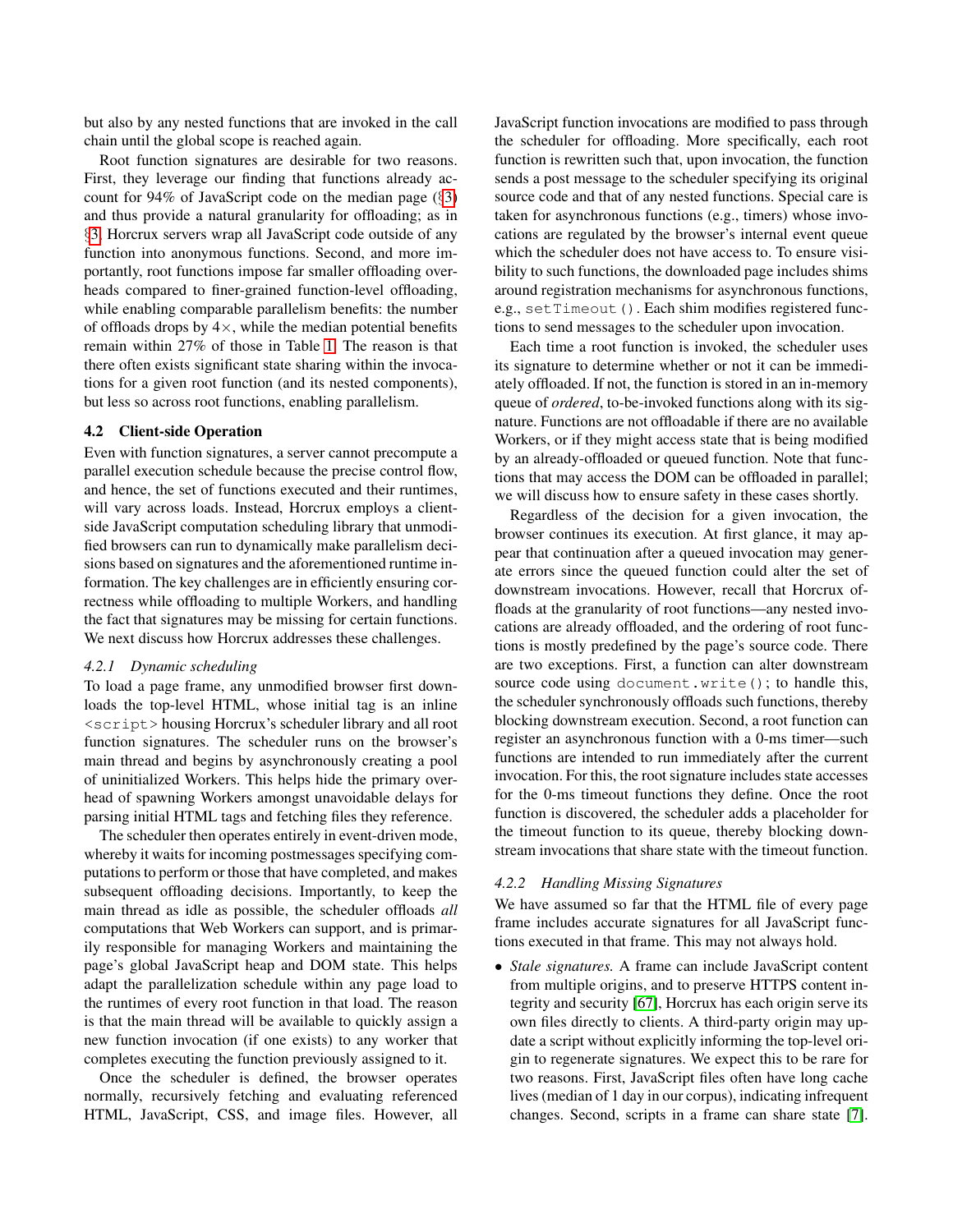Thus, even today, if a third-party origin significantly alters a script it serves, this should be communicated to other origins to avoid unexpected or broken behavior.

- *Dynamically-generated or personalized scripts.* JavaScript files may be created or personalized in response to user requests [\[54\]](#page-14-16), e.g., based on Cookies. Unfortunately, generating signatures during client page loads would be far too slow. To handle this, for dynamically-generated or personalized first-party content, Horcrux could perform concolic execution on server-side content generation logic to determine the execution paths for all variants of a given response (§[5\)](#page-8-1). Third-party content of this type may result in missing signatures since the top-level origin does not have access to a user's third-party Cookies (or personalized content). However, many browsers preclude third-party Cookies in frames to prevent the tracking of users across sites [\[23\]](#page-13-21).
- *Timeouts of concolic execution.* Given infinite time, concolic execution is guaranteed to explore all possible JavaScript execution paths in a page [\[36,](#page-14-12) [80\]](#page-15-9). However, the process may timeout, either during the execution of a given path (if the SMT solver cannot invert a branch condition), or less likely, due to a time bound placed on overall signature generation. Regardless of the reason, the effect is a potentially missing or incomplete signature. Such timeouts did not arise (i.e., concolic execution completed) for any pages in our experiments  $(\S 6.1)$  $(\S 6.1)$ . However, in the event that concolic execution does not complete, Horcrux could detect such timeouts *prior* to serving content to clients, and could thus address the corresponding missing signatures (described below) or revert to a normal page load.

Horcrux accounts for missing or inaccurate signatures in two ways. First, any underexplored function *X* is assigned a signature of  $\star$ , indicating that *X* may access all page state. This overconstrains the client's load, but ensures correctness: the client will execute *X* serially, and will also serialize downstream functions since *X* might alter the state they access. Second, signatures are keyed by a hash of the function's source code. Invocations without matching signatures are assigned signatures of  $\star$  by Horcrux's client-side scheduler.

#### <span id="page-7-0"></span>*4.2.3 Function Offloading and Execution*

Lastly, we discuss the mechanics of how every function invocation that is offloaded by the Horcrux scheduler is executed in a Web Worker. Figure [6](#page-7-1) illustrates this process.

For each offloadable function, the scheduler uses its signature to generate a JSON package listing the information that the Worker will require for execution, i.e., the source code (including nested functions) and the current values for the function's read state. The source code is modified such that, upon completion, values in the write state are gathered and sent to the main thread (as execution results). In addition, closure values in the read state are embedded into the corresponding function's source code. Upon reception, the

<span id="page-7-1"></span>

Figure 6: A single function offload with Horcrux.

post message handler inside the Worker sets up the read state in the Worker's global scope via assignment statements, and runs the code using the browser's Function constructor.

For the most part, functions execute normally, with JavaScript heap accesses hitting in the Worker's global scope, or for nested functions, in the scope of their parents– recall that Horcrux offloads entire root functions so nesting relationships are preserved. However, the key difference is with respect to DOM accesses: workers cannot call native DOM methods or operate on live DOM nodes referenced in the heap  $(\S3.2)$  $(\S3.2)$ . To handle this, all DOM computations are mediated by the scheduler and are serially applied to the live DOM tree. To intercept DOM computations, Horcrux includes shims around all DOM methods in each Worker environment; returned DOM nodes are replaced with proxy objects to interpose on direct accesses. Each intercepted DOM access blocks execution in the Worker, and is sent to the scheduler where it is queued; blocking is enforced using JavaScript generator functions [\[58\]](#page-14-20).

The scheduler grants readers-writer locks to each Worker that may need to access the DOM tree (as per their signatures). Locks are granted in the order that the scheduler receives function invocations; note that this may not match the order in which functions are offloaded, but it preserves the relative ordering of DOM updates seen in a normal page load. As a concrete example, consider a function a that reads from the DOM, and a later function b that writes to the DOM. b may attempt to access the DOM first (e.g., if it is offloaded earlier or its DOM access occurs early in the function), but the scheduler will block it and wait to grant the lock to a first. Workers release DOM locks at the end of their execution. In essence, root functions that only read from the DOM tree can run in parallel, although their constituent DOM accesses are serialized on the browser's main thread. Root functions that write to the DOM are run serially with respect to other DOM-accessing root functions (to match the relative ordering of DOM updates in an unmodified load); for context, only 7.4% of the root functions on the median page in our corpus involve DOM writes, mitigating the effects of such serialization. Importantly, locking is done at the granularity of entire root invocations because the scheduler does not definitively know whether a given function will access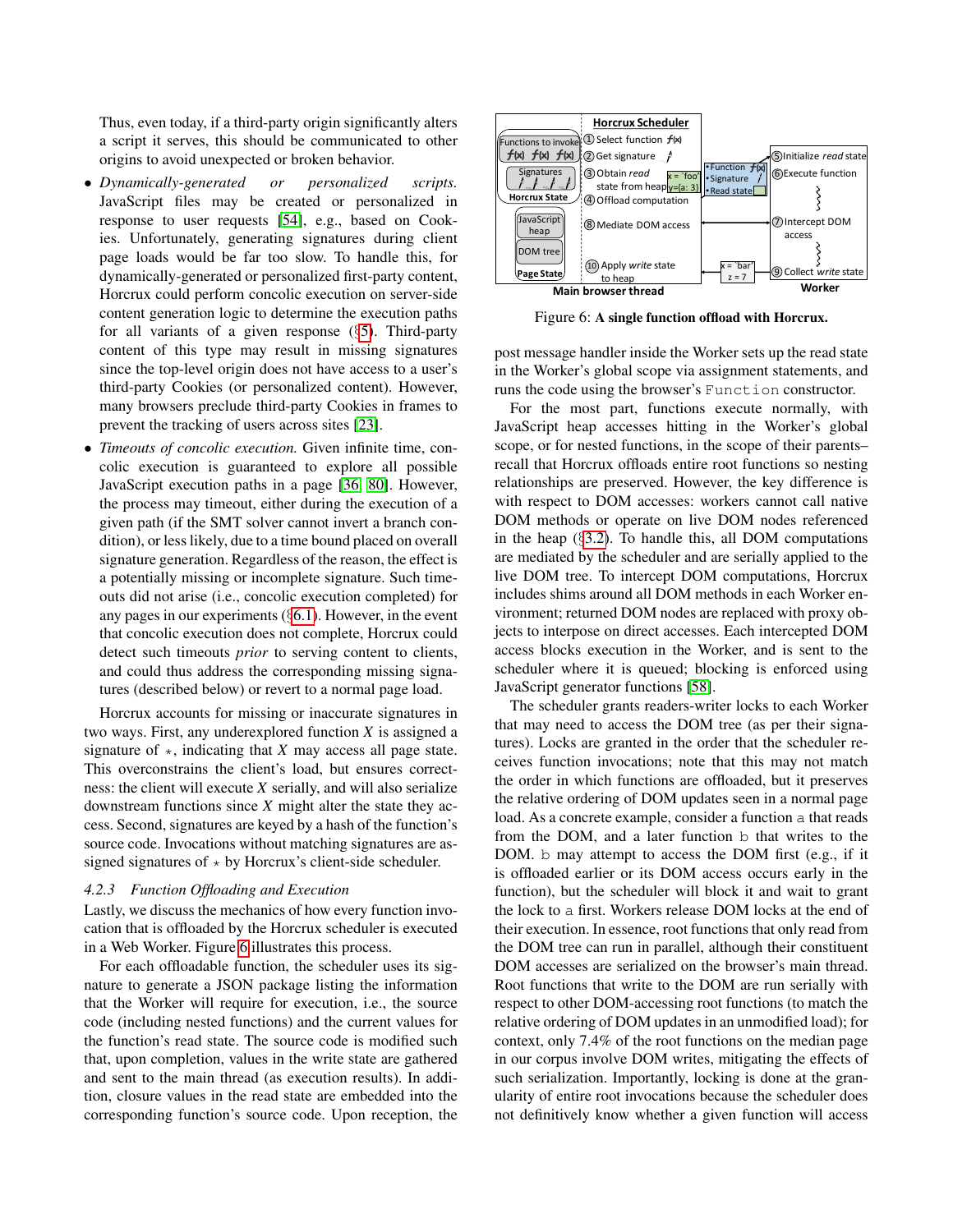the DOM in the current load (and if so, how many times); signatures only list that a DOM access *may* occur.

Once a function completes execution, the Web Worker sends its computation results (i.e., its write state) to the scheduler. The Worker then clears any state in its scope in order to be ready for the next offload. Upon receiving computation results, the scheduler applies the writes to the global JavaScript heap; recall that DOM writes have already been made. One subtlety here is with respect to scope, and closure state in particular. The scheduler can access and apply computation results to the global scope's heap. However, root functions can also modify shared closure variables which are not accessible from the global scope (§[4.1\)](#page-4-3). For such writes, the scheduler maintains a global hash map listing the latest closure values. This map is updated as Workers complete computations, and is also queried to obtain read values when offloading; note that correctness is ensured because all offloads and computation results pass through the scheduler.

Finally, once the scheduler applies computation results to the JavaScript heap, it scans through its queue of ordered, to-be-executed functions and offloads the next one that can safely run. Given the serialization of DOM computations described above, if a function that writes to the DOM is queued, the scheduler prioritizes queued functions that do not access the DOM (and thus won't incur locking delays).

#### 4.3 Discussion

Key to Horcrux's operation is the decision to maximally offload and parallelize JavaScript computations at the granularity of root functions. Recall that this decision was motivated by our analysis of the JavaScript computation on the pages in our experimental corpus (§[3.1](#page-3-4) and §[4.2\)](#page-6-2), which revealed that root function offloading favorably balances client-side overheads (e.g., pass-by-value I/O, main thread responsiveness) with the achievable speedups from parallelization.

However, these decisions may not deliver the largest speedups for certain pages. For example, root function-level offloading might be too restrictive and forego significant parallelism benefits, e.g., if a root function includes two nested functions that access entirely disjoint state but both involve significant runtime. Similarly, the root functions for certain pages could each embed only a single nested function, thereby inflating offloading costs relative to parallelization speedups, and potentially harming overall performance.

Although we did not observe these behaviors for any of the pages in our experiments (§[6\)](#page-8-0), we note that developers could perform analyses similar to the one presented in §[3.1](#page-3-4) to determine whether automatic parallelization of JavaScript code is desirable for (i.e., can speed up) their pages, and if so, what the best offloading granularity is. Importantly, these analyses do not require further instrumentation of web pages, and instead can directly leverage Horcrux's signatures, the per-function runtimes reported by in-built browser profilers, and the relatively stable offloading costs reported in Table [2.](#page-4-1)

### <span id="page-8-1"></span>5 IMPLEMENTATION

Horcrux instruments JavaScript source code to generate signatures and prepare frames using Beautiful Soup [\[78\]](#page-15-13), Esprima [\[43\]](#page-14-21), and Estraverse [\[84\]](#page-16-2). To employ concolic execution, we use a modified version of Oblique [\[48\]](#page-14-11), which runs atop a headless version of Google Chrome (v85) and the ExpoSE JavaScript concolic execution engine [\[50\]](#page-14-22). Our Oblique implementation considers inputs specified by HTTP headers (e.g., Cookie, User-Agent, Origin, Host), the device (e.g., screen coordinates), and built-in browser APIs including nondeterministic functions [\[59\]](#page-14-15) (e.g., Math.Random) and DOM methods. Input values suggested by the SMT solver are fed into the page load via either 1) rewritten HTTP headers, or 2) shims for browser APIs.

We grant Oblique a maximum of 10 mins to consider a given execution path, and 45 mins to explore all paths for a given page; we find that these time values are sufficient to ensure that concolic execution completes for all of the pages in our experimental corpora (§[6.1\)](#page-9-0). Signatures from each load are sent to a dedicated analysis server for aggregation. Since our current implementation operates directly on downloaded page source code and not live web backends (§[6.1\)](#page-9-0), Horcrux eschews Oblique's ability to perform concolic execution on server-side application logic. In total, Horcrux's implementation involves 5.6k LOC in addition to Oblique, including 4.5k for dynamic tracing (both static instrumentation and runtime tracking) and 1.1k for client-side scheduling.

Overheads. On the client-side, Horcrux inflates page sizes by 13 KB at the median (when using Brotli compression [\[41\]](#page-14-23)). The scheduler accounts for 3 KB of that.

#### <span id="page-8-0"></span>6 EVALUATION

We empirically evaluate Horcrux across a wide range of real pages, live mobile networks, and phones from both developed and emerging markets. Our key findings are:

- Horcrux reduces median browser computation delays by 31-44% (0.9-1.5 secs), which translates to page load time and Speed Index improvements of 18-29% and 24-37%. Improvements grow with warm browser caches (§[6.2\)](#page-9-1).
- Horcrux delivers larger speedups than prior web optimizations that 1) reduce required computations (by  $1.7-2.1\times$ ), 2) speculatively parallelize computations (by  $1.3\n-1.6\times$ ), and 3) mask network round trips (by  $1.4-2.1\times$ ); Horcrux is complementary to network optimizations and running them together lowers load times by 31-45% (§[6.3\)](#page-10-0).
- Although the median page has 12 possible execution paths, Horcrux's reliance on conservative signatures (for correctness) only foregoes 7-10% of speedups compared to using signatures that target a specific load  $(\S6.4)$  $(\S6.4)$ .
- Horcrux is highly amenable to partial deployment: benefits are within 2% of total adoption when only a page's top-level origin runs Horcrux. Benefits persist for personalized pages and desktop settings (§[6.5\)](#page-11-0).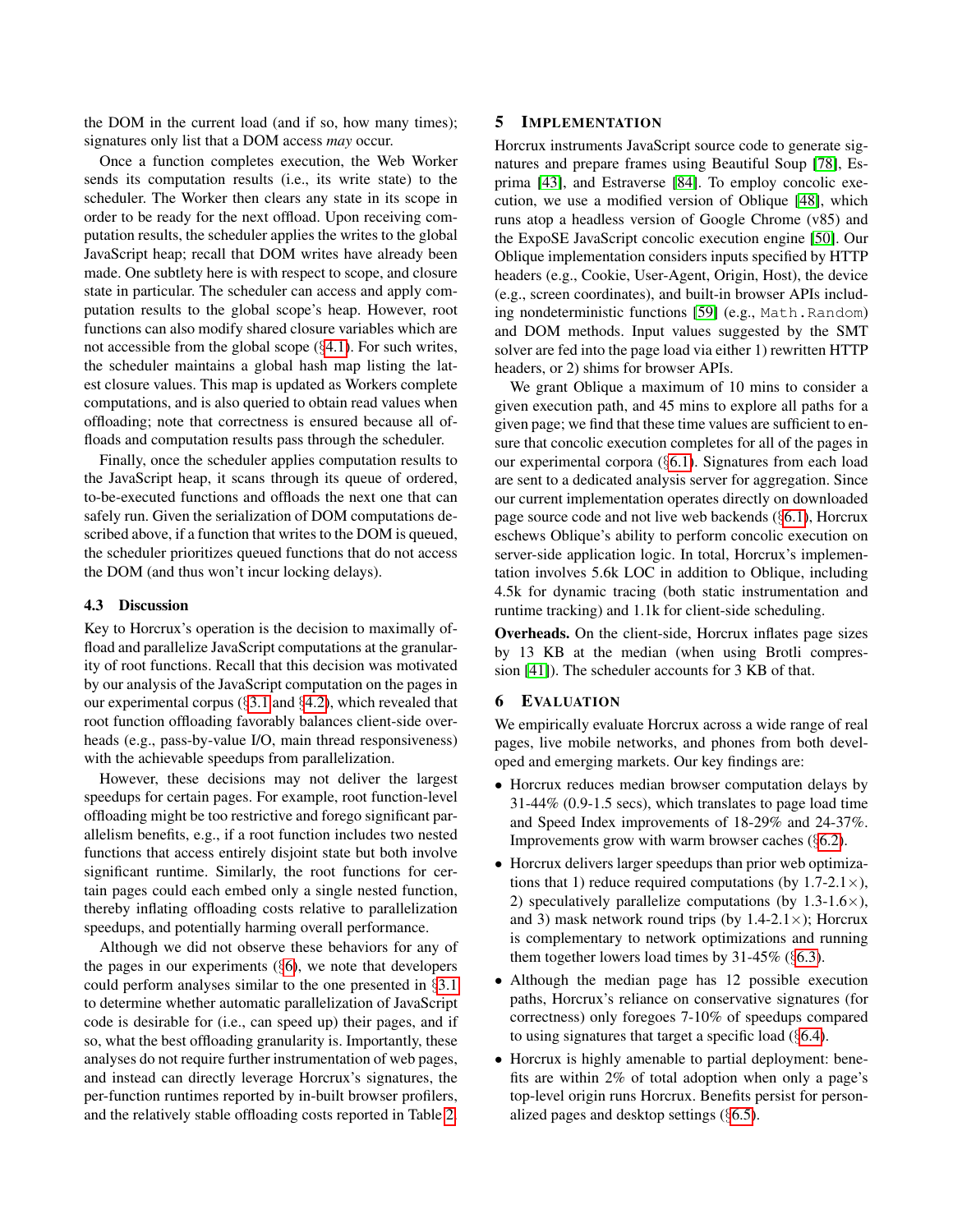## <span id="page-9-0"></span>6.1 Methodology

We evaluated Horcrux in two different scenarios:

- Developed regions. We consider 700 US pages, randomly selected from and equally distributed amongst the following sources: popular landing pages from the Alexa [\[12\]](#page-13-22) and Tranco [\[49\]](#page-14-24) top 1000 lists, popular interior pages from the Hispar 100,000 list [\[16\]](#page-13-23), and less popular pages (landing and interior) from the 0.5 million-site DMOZ directory [\[1\]](#page-13-24). Thus, our corpus involves diversity in terms of both page popularity and location within a website (i.e., landing vs. interior). From this set, we report results for the 582 pages that our current implementation could generate accurate signatures for. More specifically, we removed pages for the following reasons: 1) inaccurate signatures due to unsupported language features, which led to premature JavaScript termination (92) or rendering defects (22), and 2) unsupported features with Oblique (4). For all of the remaining pages, Horcrux's concolic execution and overall signature generation completes, the total JavaScript runtime with Horcrux falls within a standard deviation of that in default loads, and the final rendered page is unchanged. Our experiments consider two powerful phones, a Pixel 3 (Android Pie; 2.0 GHz octa-core processor; 4 GB RAM) and a Galaxy Note 8 (Android Oreo; 2.4 GHz octa-core; 6 GB RAM). For space, we only present results for the Pixel 3, but note comparable results with the Galaxy Note 8. the Higgar 100,000 init [16], and less popular page fande<br>
ing and intrinor) from the 0.5 million-site DMOZ lines-<br>
tory [1]. Thus, our corpus involves diversity in terms of<br>
beads. Bars<br>
beads, Bars<br>
beads, Bars<br>
beads,
- Emerging regions. Web experiences in emerging regions often comprise different page compositions and devices than those considered above [\[24,](#page-13-7) [10,](#page-13-25) [11,](#page-13-26) [90\]](#page-16-3). To mimic such scenarios, we focus on a single emerging region: Pakistan. We consider a corpus of 100 landing and interior pages (50 each) selected from the Alexa Top 500 sites in Pakistan. Our evaluation uses the Redmi 6A phone (Android Oreo; 2.0 GHz quad-core processor; 2 GB RAM) that is popular in the region [\[4\]](#page-13-14). As per the same correctness checks as above, we report numbers on 91 pages.

Unless otherwise noted, page loads were run with Google Chrome for Android (v85). Mobile-optimized (including AMP [\[37\]](#page-14-3)) pages were always used when available.

To create a reproducible test environment, and because Horcrux involves page rewriting, we use the Mahimahi web record-and-replay tool [\[68\]](#page-15-4). Emerging regions pages were recorded using a VPN to mimic a client in Pakistan. As described in §[4,](#page-4-4) Horcrux's signature generation and page rewriting were performed offline. To replay pages, we hosted the Mahimahi replay environment on a desktop machine. Our phones were connected to the desktop via USB tethering and live Verizon LTE and WiFi networks with strong signal strength; LTE speeds for emerging regions experiments were throttled to Pakistan's 7 Mbps average [\[70\]](#page-15-14). We used Lighthouse [\[42\]](#page-14-25) to initiate page loads via the USB connection, and

<span id="page-9-2"></span>

Figure 7: Cold cache TCT improvements over default page loads. Bars list medians, with error bars for 25-75th percentiles.

<span id="page-9-3"></span>

Figure 8: Distributions of cold cache per-page improvements with Horcrux vs. default page loads.

We evaluated Horcrux on multiple web performance metrics: 1) *Total Computation Time* (TCT), or the critical path of time spent parsing/executing source files and rendering the page, 2) *Page Load Time* (PLT) measured as the time between the navigationStart and onload JavaScript events, and 3) *Speed Index* (SI) [\[40\]](#page-14-13) which captures the time required to progressively render the pixels in the initial viewport to their final form. TCT and PLT are measured using the browser profiler, while SI was reported by Lighthouse. In all experiments, we load each page three times with each system under test, rotating amongst them in a round robin; we report numbers per system from the load with the median TCT.

#### <span id="page-9-1"></span>6.2 Page Load Speedups

Cold cache. Figure [7](#page-9-2) illustrates Horcrux's ability to reduce browser computation delays compared to default page loads. TCT reductions were  $41\%$  (1.0 sec) and  $44\%$  (1.5 sec) for the median page in the developed and emerging region's WiFi settings, respectively. Improvements were 34% and 31% with LTE. Figure [8](#page-9-3) shows how these computation speedups translate into faster end-to-end (i.e., including network delays) loads. For example, on WiFi, median improvements in the developed region setting were 27% for PLT and 35% for SI. Despite the lower CPU clock speeds, these numbers only marginally increase to 29% and 37% in the emerging region. Further improvements were hindered primarily by the lower number of available cores (and thus ability to parallelize). Benefits with Horcrux on LTE were comparable, but consistently lower than with WiFi. For example, in the developed region, PLT and SI speedups were 22% and 29%. The reason is that network delays (which Horcrux does not improve) account for larger fractions of end-to-end load times on LTE.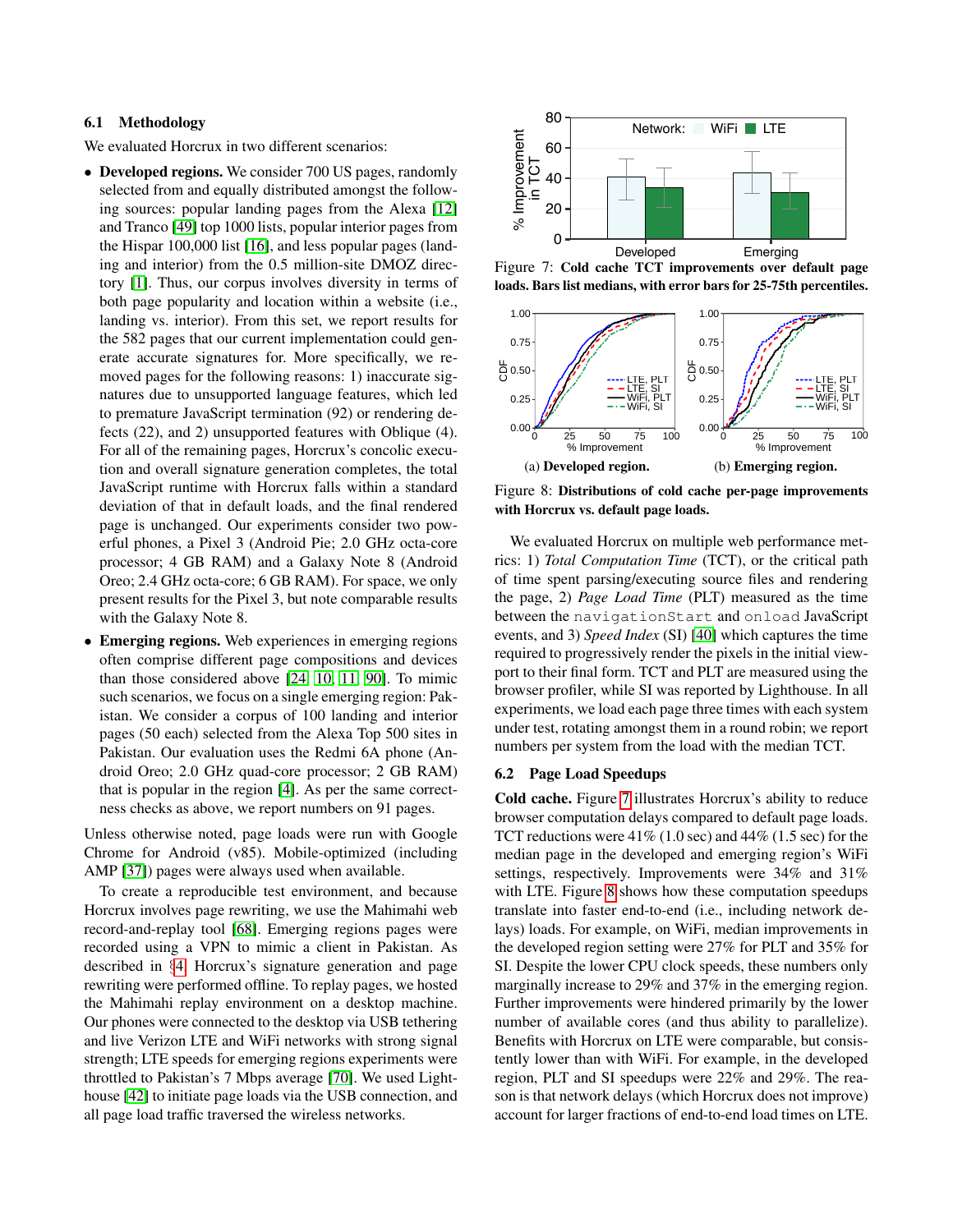<span id="page-10-2"></span>

Figure 9: Warm cache speedups over default page loads on LTE. Bars list medians, with error bars for 25-75th percentiles.

<span id="page-10-3"></span>

Figure 10: Horcrux vs. Vroom [\[79\]](#page-15-1) over LTE networks. Bars list medians, with error bars for 25-75th percentiles.

Warm cache. Figure [9](#page-10-2) shows Horcrux's speedups in different browser caching scenarios. We consider back-to-back page loads, as well as those separated by 12 and 24 hours. As shown, Horcrux's improvements grow as browsers house more objects in their caches. For example, in the back-toback scenario, PLT and SI improvements in the developed region's LTE setting were 35% and 44%; for context, these improvements were 22% and 29% with cold caches. Improvements drop to 27% and 39% in the 24-hour warm cache scenario. The reason is that more cache hits lead to lower network delays and computation dominating end-to-end performance. In addition, cache hits enable browsers to begin processing JavaScript files earlier. This, in turn, provides Horcrux's scheduler with more invocation options at any time, thereby increasing the amount of potential parallelism.

#### <span id="page-10-0"></span>6.3 Comparison to State-of-the-Art

Network optimizations. We first considered Vroom [\[79\]](#page-15-1), a system in which web servers intelligently use HTTP/2's server push and preload features to aid clients in discovering (and downloading) required files ahead of time. Thus, Vroom is primarily a network-focused optimization. However, key to Vroom's benefits is the improved CPU utilization that results from eliminating blocking network fetches.

As shown in Figure [10,](#page-10-3) Horcrux delivers larger speedups than Vroom. For example, in the developed region, median PLT speedups with Horcrux are  $2.1 \times$  and  $1.3 \times$  higher than Vroom's on WiFi and LTE, respectively. In the LTE setting, Vroom delivers larger PLT speedups for 9% of pages. The reason is that network delays play a larger role in end-to-end load times for these pages, either due to less computation or more required network fetches. This drops to 1% and 3% when we move to the developed region's WiFi network or the emerging market's LTE network; in both cases, compute be-

<span id="page-10-4"></span>

| System                             | <b>Developed</b> | <b>Emerging</b> |
|------------------------------------|------------------|-----------------|
| Horcrux                            | 1.63(1.98)       | 2.15(2.37)      |
| Prepack [32]                       | 2.19(2.47)       | 2.82(3.36)      |
| <b>Speculative parallelization</b> | 2.01(2.28)       | 2.50(3.07)      |

Table 4: Comparing Horcrux with prior compute optimizations. Results are for WiFi networks and list median (75th) percentile TCTs in seconds.

comes more of a determinant of overall delays. Importantly, Figure [10](#page-10-3) also confirms that Horcrux and Vroom are largely complementary to one another, with the combined systems outperforming each in isolation.

Reducing required computations. Prepack [\[32\]](#page-14-4) is a serverside system that reduces the amount of JavaScript computation that clients must perform to load pages. To do this, Prepack performs static analysis on a page's JavaScript code, identifies expressions whose results are statically computable, and replaces those expressions with equivalent but simpler versions that remove intermediate computations. Importantly, computations involving client-side or nondeterministic state are unmodified; this helps Prepack preserve page behavior and correctness, unlike other computation reduction systems  $(\S7)$  $(\S7)$ . As shown in Table [4,](#page-10-4) Horcrux is more effective at reducing computation delays than Prepack: median TCTs are 26% and 24% lower with Horcrux in the developed and emerging regions, respectively.

Speculative parallelism. Prior efforts to increase parallelism in page loads (§[7\)](#page-12-0) primarily rely on speculative decisions about what can run in parallel, and runtime checks to detect (and revert from) dependency violations. Although these systems do not target all JavaScript execution, we considered a baseline that employs a similar parallelism strategy for JavaScript computation. Our baseline opportunistically parallelizes all root function invocations, and uses JavaScript proxy objects to track state accesses in each Worker. Any parallelized computations that share state are discarded, and the corresponding functions are rerun serially on the main browser thread. As shown in Table [4,](#page-10-4) Horcrux delivers superior median TCT values that are 14-19% lower across the two regions. The reason is twofold. First, proxy-based tracking to ensure correctness adds 10% overhead to JavaScript runtimes. Second, any speculation errors result in serial execution on the main thread and wasted computation (and thus, more overall computation). Using the setup in §[6.5,](#page-11-0) we observe that this wasted computation inflates mobile device energy consumption by 9% for the median page on WiFi.

#### <span id="page-10-1"></span>6.4 Understanding Horcrux's Benefits

Dissecting Horcrux's speedups. We analyzed Horcrux's behavior (and improvements) along three different axes. We focus on the developed region, but note that the trends hold for the emerging region setting. First, as expected, Horcrux's improvements are larger for pages that require more computation to load. For instance, with WiFi, median PLT improve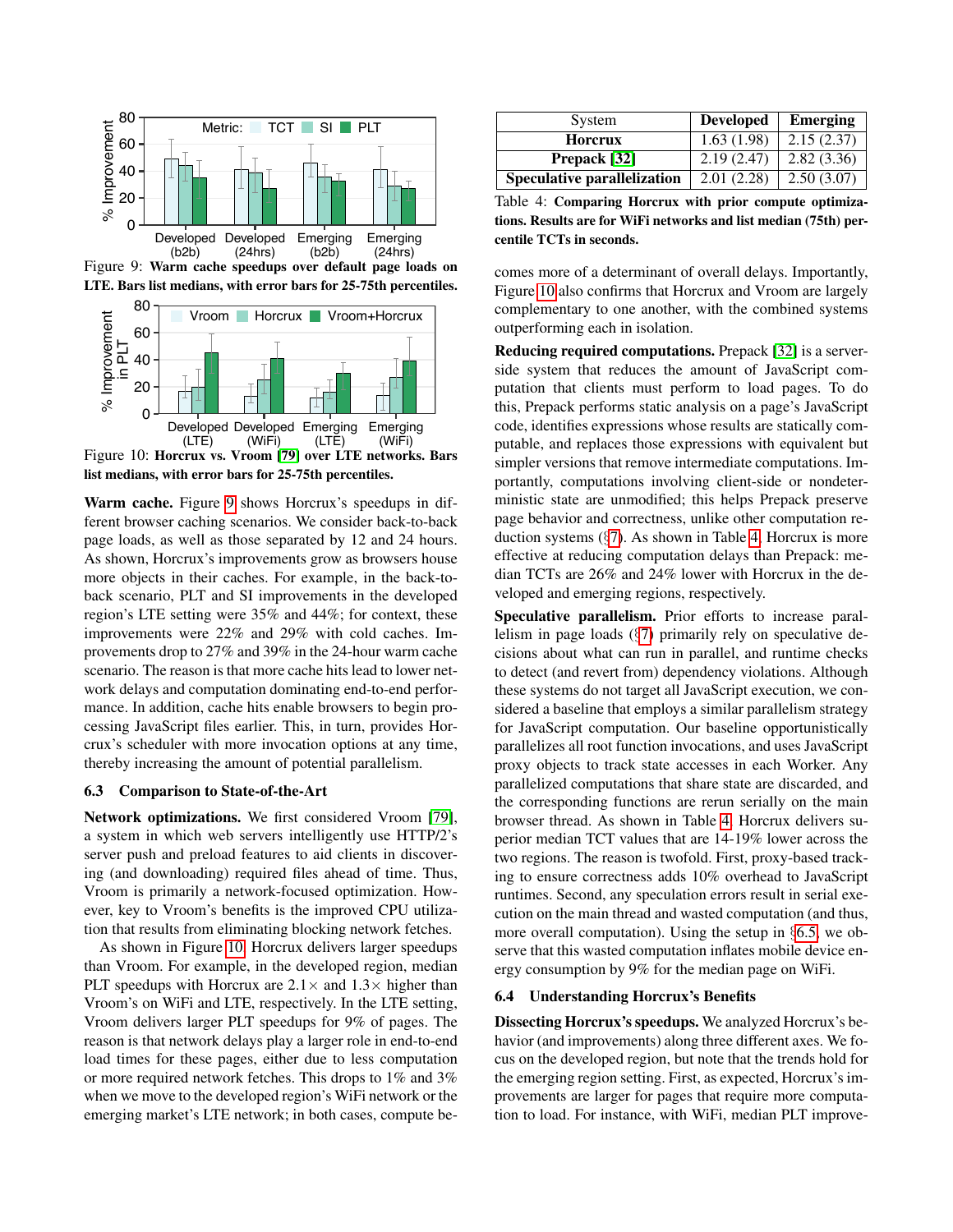ments with Horcrux were 35% for pages with more than 3 seconds of computation time, as compared to 23% for pages that did not meet that criteria. This divide carries over to different page types as well: improvements were 15% higher for interior pages than landing pages. The reason is that interior pages often involve more computation [\[16,](#page-13-23) [64\]](#page-15-3).

Second, within each load, we investigated the degree of parallelism that Horcrux achieves for JavaScript computation. For the median page, when loaded over WiFi, Horcrux reaches a maximum of 6 concurrent Web Workers; this drops to 4 on LTE due to the aforementioned network delays limiting the scheduler's parallelism options.

Third, in addition to JavaScript parallelization, Horcrux reduces TCT by freeing the browser's main thread for rendering tasks. To understand the contribution of each source to Horcrux's speedups, we analyzed the browser's computation profiler. Overall, we find that both sources provide substantial benefits. For instance, on WiFi, Horcrux shrinks effective JavaScript computation times by a median of 42% (557 ms), and decreases end-to-end rendering delays by 36% (465 ms).

Server-side overheads. Signature generation took 33 minutes for the median page, and involved two primary overheads: the median page involved exploring 12 different execution paths via concolic execution, and our dynamic instrumentation (incurred in each load) inflated load times by 44%. These non-negligible delays are why Horcrux performs comprehensive signature generation offline, on servers. To understand how often servers have to incur these overheads, we recorded a random set of 50 pages from our emerging region's corpus every 12 hours for 1 week. The median page's signatures remained unchanged for the entire duration, in part due to Horcrux's coarse-grained DOM tracking which is unaffected by changes to HTML state (e.g., headlines).

Cost of conservative signatures. Horcrux relies on conservative signatures that list the state accesses across all possible control flows. While this ensures correctness, it may overconstrain a client load that traverses only a subset of those control flows. To understand the impact of this conservative strategy, we compared Horcrux with a variant that generates signatures for the precise control flows traversed in the target client load. Surprisingly, we observe that Horcrux's conservative behavior results in only mild performance degradations: improvements drop by 10% and 7% for PLT and SI, respectively, for the developed region WiFi setting. The reason is that conservative signatures typically either add only a few extra state accesses to a given root function, or many that are only accessed for short durations (i.e., within a root function)—neither significantly restricts parallelism.

#### <span id="page-11-0"></span>6.5 Additional Results

Partial deployment. Our results thus far assumed that each frame in a page adopts Horcrux, i.e., embeds Horcrux's scheduler and signatures in the HTML. Figure [11](#page-11-1) shows Horcrux's benefits when only the top-level origin for the page

<span id="page-11-1"></span>

Figure 11: Evaluating Horcrux when only a page's top-level origin participates. Results are for WiFi networks.

participates—this represents the simplest deployment scenario as the top-level origin is directly incentivized to accelerate loads of its pages. In this scenario, all JavaScript code in third-party-owned frames runs serially; JavaScript in the main frame can still be safely parallelized as browsers prevent cross-frame state sharing [\[7\]](#page-13-17). As shown, most of Horcrux's benefits persist, despite the lack of adoption by thirdparty frames. For example, in the developed region's WiFi setting, median SI benefits are within 2% of those with total adoption. The reason is that most JavaScript runtime (100% on the median page) resides in the page's main frame.

Personalized pages. To evaluate Horcrux in settings where pages dynamically generate or personalize their content, we selected 20 pages from our developed region's corpus that supported user accounts. For each page, we created two user accounts, selecting different preferences when possible, e.g., order results based on time or popularity. For every file that does not appear in both loads, or whose content is different across the page versions, we assign its constituent functions signatures of  $\star$  (§[4.2.2\)](#page-6-0). Overall, we observe that such personalization has minimal impact on Horcrux's speedups: in the WiFi setting, Horcrux's median load time benefits drop by only 4%. The reason is that only 6% of computation delays are accounted for by personalized scripts.

Energy savings. We connected our Pixel 3 phone to a Monsoon power monitor [\[60\]](#page-15-15) and loaded the pages in our developed region corpus. With cold caches, Horcrux's speedups drop median per-page energy usage by 12% and 15% on WiFi and LTE. Savings are primarily from accelerating endto-end computation (and load times), which results in lower active durations for WiFi or LTE radios.

Desktop page loads. Horcrux's acceleration techniques can also speed up desktop page loads. To evaluate this, we recorded desktop versions for the pages in our developed region corpus, and loaded them using a Dell G5 desktop and a wired network connection. We find that Horcrux reduces median TCT by 39% (0.52 secs). These speedups translate to PLT and SI improvements of 25% and 31%, respectively. At first glance, these improvements may appear surprising given the faster CPU clock speeds that desktops possess. However, desktops also possess more cores and load pages with more JavaScript computation [\[44\]](#page-14-14), enabling more parallelism.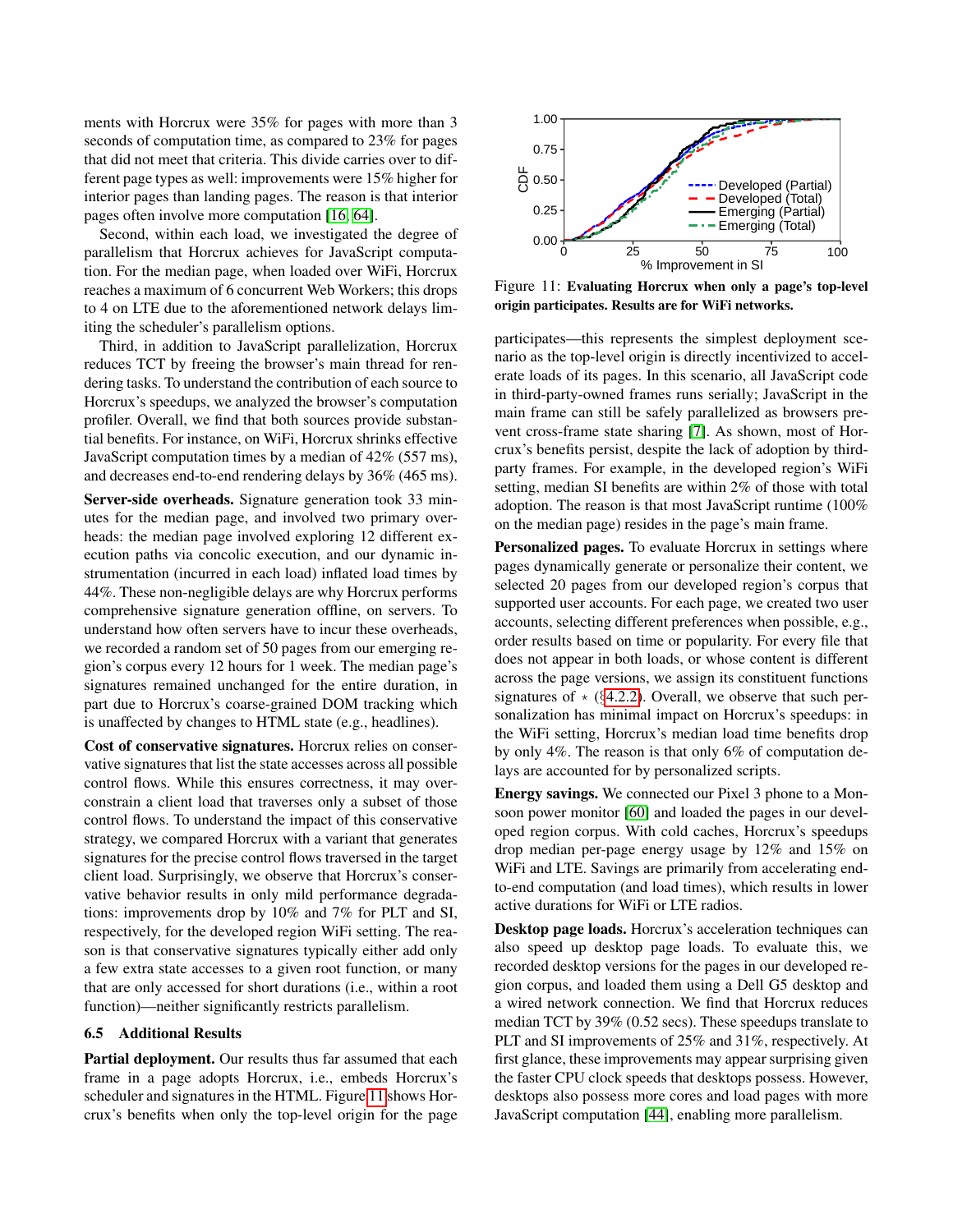# <span id="page-12-0"></span>7 RELATED WORK

Parallelization efforts. ParaScript [\[56\]](#page-14-10) and others [\[61\]](#page-15-16) leverage new runtimes and compiler information to speculatively parallelize iterations for hot loops in long-running JavaScript code (not page loads, where compilation overheads are too costly). In contrast, Horcrux operates with unmodified browsers, targets parallelism for general JavaScript code beyond loop iterations, and sidesteps the significant overheads of speculation errors and runtime checks (§[6.3\)](#page-10-0) by using conservative signatures. Zoomm [\[21\]](#page-13-12) and Adrenaline [\[53\]](#page-14-9) leave JavaScript execution unchanged, and instead parallelize tasks such as CSS rule parsing. These systems are orthogonal to Horcrux, which focuses entirely on JavaScript parallelization. Lastly, several libraries [\[6,](#page-13-11) [9\]](#page-13-27) aid developers in writing parallel JavaScript code by abstracting inter-worker messaging. However, developers are responsible for identifying and enforcing (safe) parallelism decisions—Horcrux automates these tasks for legacy pages.

Reducing web computation overheads. Prior measurement studies have analyzed the performance of mobile web browsers [\[85,](#page-16-0) [62,](#page-15-2) [24,](#page-13-7) [73\]](#page-15-17). Like us (§[2\)](#page-1-0), they find that browser computations are a primary contributor to high page load times. In response to these studies, three separate lines of work have aimed to alleviate browser computation delays. First, certain sites have manually developed mobileoptimized versions of their pages using restricted forms of HTML, JavaScript, and CSS, e.g., according to the Google AMP standard [\[37,](#page-14-3) [46\]](#page-14-26). In contrast, Horcrux accelerates legacy pages without developer effort. Further, we find that Horcrux is able to accelerate the loading of AMP pages, which constitute 27% of our corpora.

Second, some systems [\[13,](#page-13-6) [87,](#page-16-4) [71,](#page-15-6) [22\]](#page-13-5) offload computation tasks to well-provisioned proxy servers, which return computation *results* that are fast to apply. Though effective, such systems pose significant scalability challenges to support large numbers of mobile clients [\[82\]](#page-15-18). Worse, by relying on (often third-party) proxy servers, these systems violate HTTPS' end-to-end security guarantees [\[67\]](#page-15-5); clients must trust proxies to preserve the integrity of their HTTPS objects, and also must share private Cookies to accelerate personalized page content. In contrast, Horcrux is HTTPS-compliant.

Third, systems like Prophecy [\[64\]](#page-15-3) enable servers to return post-processed page files that elide intermediate computations. However, content alterations with these systems may break page functionality [\[10\]](#page-13-25), particularly for pages that adapt execution based on client-side state that servers are unaware of, e.g., localStorage. In contrast, Horcrux does not alter the set of computations required to load a page, and instead aims to execute those computations more efficiently.

Network optimizations for the web. Systems such as Alohamora [\[47\]](#page-14-17), Vroom [\[79\]](#page-15-1), and others [\[29,](#page-13-28) [86\]](#page-16-5) leverage HTTP/2's server push and preload features to proactively serve files to clients in anticipation of future re-

quests (thereby hiding download delays). Fawkes [\[54\]](#page-14-16) develops static HTML templates that can be rendered while dynamic data is fetched. Polaris [\[63\]](#page-15-10) and Klotski [\[19\]](#page-13-29) reorder network requests to minimize the number of effective round trips while respecting inter-object dependencies. Cloud browsers [\[83,](#page-15-19) [67,](#page-15-5) [68\]](#page-15-4) shift network round trips to wired proxy server links. Content delivery networks [\[69,](#page-15-20) [33\]](#page-14-27) serve popular objects from proxy servers that are geographically close to clients, while compression proxies [\[10,](#page-13-25) [81,](#page-15-21) [72\]](#page-15-22) selectively compress objects in-flight between servers and clients. Lastly, a handful of systems prefetch content according to predicted user browsing behavior [\[74,](#page-15-23) [51,](#page-14-28) [88\]](#page-16-6). As shown in §[6.3,](#page-10-0) these efforts are complementary to Horcrux, which reduces browser computation delays by parallelizing JavaScript execution. Further, recall that computation delays often exceed user tolerance levels on their own (§[2\)](#page-1-0).

Concolic execution for web optimization. Like Horcrux, Oblique [\[48\]](#page-14-11) uses concolic execution to accelerate web page loads. Indeed, Horcrux's server-side component builds atop Oblique's JavaScript concolic execution engine by adding dynamic instrumentation to capture per-function signatures (§[5\)](#page-8-1). However, despite this similarity, Oblique and Horcrux target different delays in the page load process: Oblique enables third-party servers to securely prefetch URLs that a client will need during a page load (hiding the associated network fetch delays), while Horcrux parallelizes the JavaScript execution required to load a page (reducing the associated computation delays). Consequently, as with other networkfocused optimizations (§[6.3\)](#page-10-0), Oblique can run alongside Horcrux to provide complementary benefits.

# 8 CONCLUSION

Horcrux automatically parallelizes JavaScript computations in legacy pages to enable unmodified browsers to leverage the multiple CPU cores available on commodity phones. To account for the non-determinism in page loads and the constraints of the browser's API for parallelism, Horcrux employs a judicious split between clients and servers. Servers perform concolic execution of JavaScript code to conservatively identify parallelism opportunities based on potential state accesses, while clients use those insights along with runtime information to efficiently manage parallelism. Across browsing scenarios in developed and emerging regions, Horcrux reduced median browser computation delays and load times by 31-44% and 18-37%.

Acknowledgements: We thank James Mickens, Amit Levy, Anirudh Sivaraman, and Harry Xu for their valuable feedback on earlier drafts of the paper, as well as Blake Loring for useful discussions on the ExpoSE JavaScript concolic execution engine. We also thank our shepherd, Ryan Huang, and the anonymous OSDI reviewers for their constructive comments. This work was supported in part by NSF grants CNS-1943621 and CNS-2006437.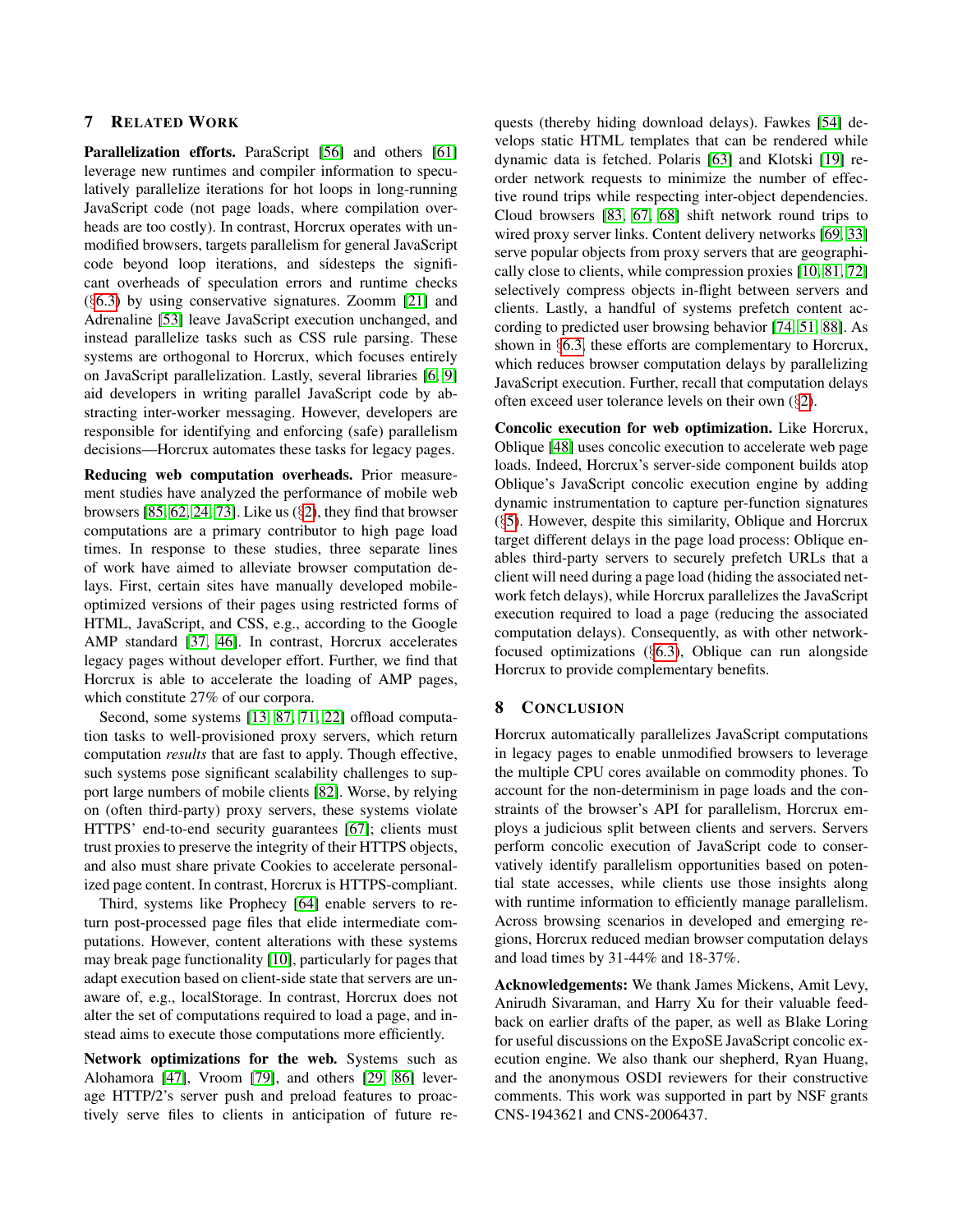### **REFERENCES**

- <span id="page-13-24"></span>[1] Directory of the web. [https://dmoz-odp.org/.](https://dmoz-odp.org/)
- <span id="page-13-9"></span>[2] Web Workers. [https://w3c.github.io/workers/,](https://w3c.github.io/workers/) 2017.
- <span id="page-13-13"></span>[3] Find out how you stack up to new industry benchmarks for mobile page speed). [https://www.thinkwithgoogle.](https://www.thinkwithgoogle.com/marketing-strategies/app-and-mobile/mobile-page-speed-new-industry-benchmarks/) [com / marketing-strategies / app-and-mobile /](https://www.thinkwithgoogle.com/marketing-strategies/app-and-mobile/mobile-page-speed-new-industry-benchmarks/) [mobile-page-speed-new-industry-benchmarks/,](https://www.thinkwithgoogle.com/marketing-strategies/app-and-mobile/mobile-page-speed-new-industry-benchmarks/) 2018.
- <span id="page-13-14"></span>[4] 10 Most Popular Phones in India in 2020 – Xiaomi and Samsung Rules. [https:// candytech .in/](https://candytech.in/most-popular-phones-in-india/) [most-popular-phones-in-india/,](https://candytech.in/most-popular-phones-in-india/) 2020.
- <span id="page-13-16"></span>[5] Browser Market Share Worldwide. https://gs. [statcounter.com/browser-market-share,](https://gs.statcounter.com/browser-market-share) 2020.
- <span id="page-13-11"></span>[6] Parallel.js. [https://github.com/parallel-js/parallel.js,](https://github.com/parallel-js/parallel.js) 2020.
- <span id="page-13-17"></span>[7] Same-origin Policy. [https://developer.mozilla.org/](https://developer.mozilla.org/en-US/docs/Web/Security/Same-origin_policy) [en-US/docs/Web/Security/Same-origin](https://developer.mozilla.org/en-US/docs/Web/Security/Same-origin_policy) policy, 2020.
- <span id="page-13-15"></span>[8] The 10 Best Chromium Browser Alternatives Better Than Chrome. [https://www.makeuseof.com/tag/](https://www.makeuseof.com/tag/alternative-chromium-browsers/) [alternative-chromium-browsers/,](https://www.makeuseof.com/tag/alternative-chromium-browsers/) 2020.
- <span id="page-13-27"></span>[9] Threads.js. [https://github.com/andywer/threads.js,](https://github.com/andywer/threads.js) 2020.
- <span id="page-13-25"></span>[10] V. Agababov, M. Buettner, V. Chudnovsky, M. Cogan, B. Greenstein, S. McDaniel, M. Piatek, C. Scott, M. Welsh, and B. Yin. Flywheel: Google's Data Compression Proxy for the Mobile Web. NSDI '15. USENIX, 2015.
- <span id="page-13-26"></span>[11] S. Ahmad, A. L. Haamid, Z. A. Qazi, Z. Zhou, T. Benson, and I. A. Qazi. A View from the Other Side: Understanding Mobile Phone Characteristics in the Developing World. In *Proceedings of the 2016 Internet Measurement Conference*, IMC '16, page 319–325. Association for Computing Machinery, 2016.
- <span id="page-13-22"></span>[12] Alexa. Top Sites in the United States. [http://www.](http://www.alexa.com/topsites/countries/US) [alexa.com/topsites/countries/US,](http://www.alexa.com/topsites/countries/US) 2018.
- <span id="page-13-6"></span>[13] Amazon. Silk Web Browser. [https:// docs. aws.](https://docs.aws.amazon.com/silk/latest/developerguide/introduction.html) [amazon.com/silk/latest/developerguide/introduction.](https://docs.aws.amazon.com/silk/latest/developerguide/introduction.html) [html,](https://docs.aws.amazon.com/silk/latest/developerguide/introduction.html) 2018.
- <span id="page-13-4"></span>[14] D. An. Find out how you stack up to new industry benchmarks for mobile page speed. https : / / www.thinkwithgoogle. [com / marketing-resources / data-measurement /](https://www.thinkwithgoogle.com/marketing-resources/data-measurement/mobile-page-speed-new-industry-benchmarks/) [mobile-page-speed-new-industry-benchmarks/,](https://www.thinkwithgoogle.com/marketing-resources/data-measurement/mobile-page-speed-new-industry-benchmarks/) 2018.
- <span id="page-13-10"></span>[15] S. Apostolakis, Z. Xu, G. Chan, S. Campanoni, and D. I. August. Perspective: A Sensible Approach to Speculative Automatic Parallelization. In *Proceedings of the Twenty-Fifth International Conference on Architectural Support for Programming Languages and Operating Systems*, ASPLOS '20, page 351–367. Association for Computing Machinery, 2020.
- <span id="page-13-23"></span>[16] W. Aqeel, B. Chandrasekaran, A. Feldmann, and B. Maggs. On Landing and Internal Web Pages. In *Proceedings of the 2020 ACM SIGCOMM Conference on*

*Internet Measurement Conference*, IMC. ACM, 2020.

- <span id="page-13-2"></span>[17] N. Bhatti, A. Bouch, and A. Kuchinsky. Integrating User-perceived Quality into Web Server Design. World Wide Web Conference on Computer Networks : The International Journal of Computer and Telecommunications Networking, 2000.
- <span id="page-13-3"></span>[18] A. Bouch, A. Kuchinsky, and N. Bhatti. Quality is in the Eye of the Beholder: Meeting Users' Requirements for Internet Quality of Service. CHI, The Hague, The Netherlands, 2000. ACM.
- <span id="page-13-29"></span>[19] M. Butkiewicz, D. Wang, Z. Wu, H. Madhyastha, and V. Sekar. Klotski: Reprioritizing Web Content to Improve User Experience on Mobile Devices. In *Proceedings of the 12th USENIX Conference on Networked Systems Design and Implementation*, NSDI. USENIX Association, 2015.
- <span id="page-13-20"></span>[20] C. Cadar and K. Sen. Symbolic Execution for Software Testing: Three Decades Later. *Commun. ACM*, 56(2):82–90, Feb. 2013.
- <span id="page-13-12"></span>[21] C. Cascaval, S. Fowler, P. Montesinos-Ortego, W. Piekarski, M. Reshadi, B. Robatmili, M. Weber, and V. Bhavsar. ZOOMM: A parallel web browser engine for multicore mobile devices. In *PPoPP*, 2013.
- <span id="page-13-5"></span>[22] M. Chaqfeh, Y. Zaki, J. Hu, and L. Subramanian. JSCleaner: De-Cluttering Mobile Webpages Through JavaScript Cleanup. In *Proceedings of The Web Conference 2020*, WWW '20. ACM, 2020.
- <span id="page-13-21"></span>[23] Cookiebot. Google ending third-party cookies in Chrome. [https : / / www . cookiebot . com / en /](https://www.cookiebot.com/en/google-third-party-cookies/) [google-third-party-cookies/,](https://www.cookiebot.com/en/google-third-party-cookies/) 2020.
- <span id="page-13-7"></span>[24] M. Dasari, S. Vargas, A. Bhattacharya, A. Balasubramanian, S. R. Das, and M. Ferdman. Impact of Device Performance on Mobile Internet QoE. In *Proceedings of the Internet Measurement Conference 2018*, IMC '18, New York, NY, USA, 2018. ACM.
- <span id="page-13-8"></span>[25] M. Dasari, S. Vargas, A. Bhattacharya, A. Balasubramanian, S. R. Das, and M. Ferdman. Impact of device performance on mobile internet QoE. In *IMC*, 2018.
- <span id="page-13-19"></span>[26] L. De Moura and N. Bjørner. Z3: An Efficient SMT Solver. In *Proceedings of the Theory and Practice of Software, 14th International Conference on Tools and Algorithms for the Construction and Analysis of Systems*, TACAS'08/ETAPS'08, page 337–340. Springer-Verlag, 2008.
- <span id="page-13-18"></span>[27] Drupal. Drupal - Open Source CMS. [https://www.](https://www.drupal.org/) [drupal.org/,](https://www.drupal.org/) 2019.
- <span id="page-13-0"></span>[28] E. Enge. MOBILE VS. DESKTOP USAGE IN 2019. [https://www. perficientdigital. com/insights/](https://www.perficientdigital.com/insights/our-research/mobile-vs-desktop-usage-study) [our-research/mobile-vs-desktop-usage-study,](https://www.perficientdigital.com/insights/our-research/mobile-vs-desktop-usage-study) 2019.
- <span id="page-13-28"></span>[29] J. Erman, V. Gopalakrishnan, R. Jana, and K. K. Ramakrishnan. Towards a SPDY'Ier Mobile Web? *IEEE/ACM Trans. Netw.*, 23(6):2010–2023, Dec. 2015.
- <span id="page-13-1"></span>[30] D. Etherington. Mobile internet use passes desktop for the first time, study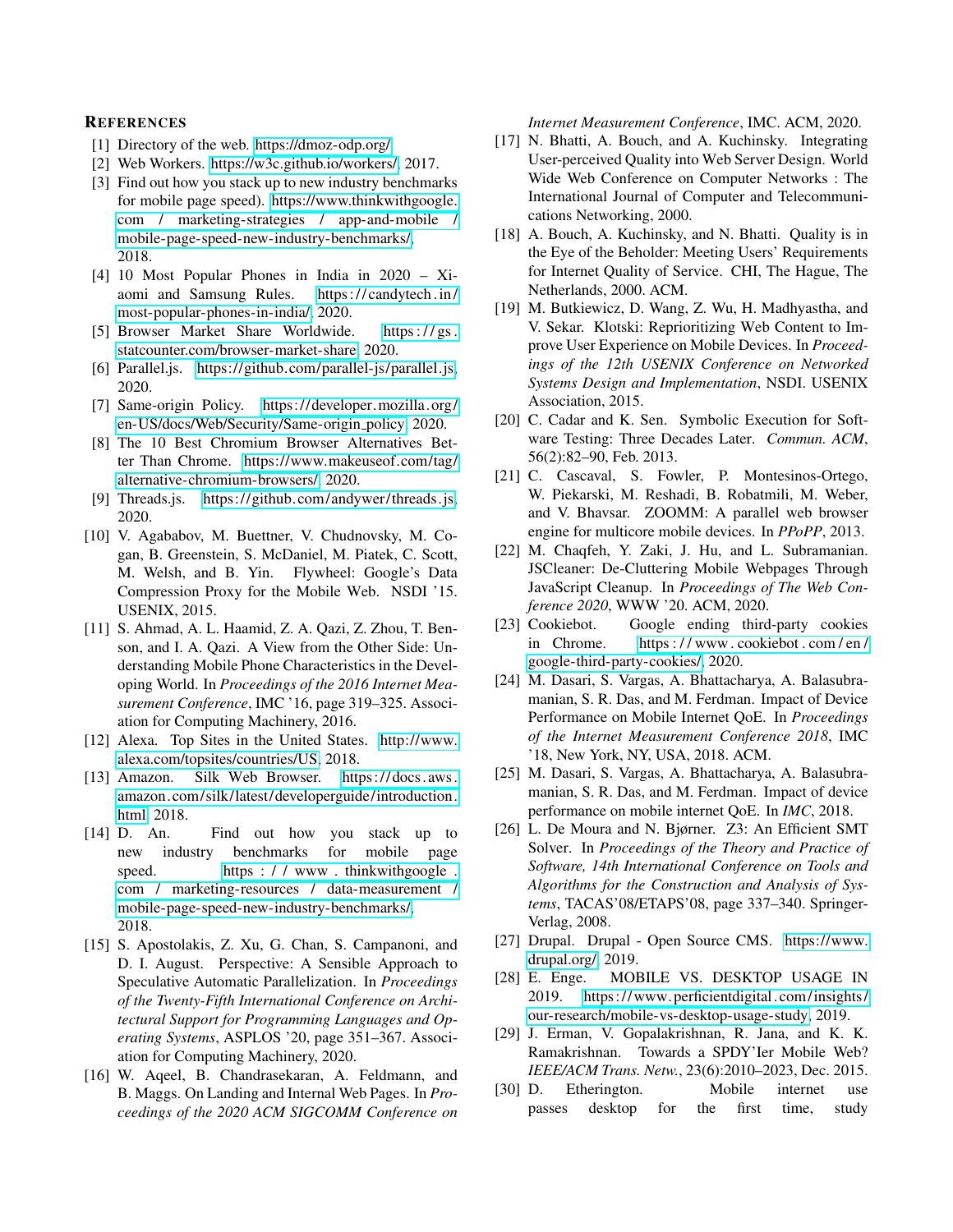finds. [https : / / techcrunch . com / 2016 / 11 / 01 /](https://techcrunch.com/2016/11/01/mobile-internet-use-passes-desktop-for-the-first-time-study-finds/) mobile-internet-use-passes-desktop-for-the-first-time-study-finds*l.JSENIX Conference on Networked Systems Design* 2016. ing Policies On the Fly. In *Proceedings of the 18th*

- <span id="page-14-2"></span>[31] T. Everts and T. Kadlec. WPO stats. [https://wpostats.](https://wpostats.com/) [com/,](https://wpostats.com/) 2019.
- <span id="page-14-4"></span>[32] Facebook. Prepack. [https://github.com/facebook/](https://github.com/facebook/prepack) [prepack,](https://github.com/facebook/prepack) 2019.
- <span id="page-14-27"></span>[33] M. J. Freedman, E. Freudenthal, and D. Mazières. Democratizing content publication with coral. NSDI. USENIX, 2004.
- <span id="page-14-0"></span>[34] D. F. Galletta, R. Henry, S. McCoy, and P. Polak. Web Site Delays: How Tolerant are Users? Journal of the Association for Information Systems, 2004.
- <span id="page-14-6"></span>[35] Y. Geng, Y. Yang, and G. Cao. Energy-Efficient Computation Offloading for Multicore-Based Mobile Devices. In *IEEE Conference on Computer Communications*, INFOCOM, pages 46–54, 2018.
- <span id="page-14-12"></span>[36] P. Godefroid, N. Klarlund, and K. Sen. DART: Directed Automated Random Testing. In *Proceedings of the 2005 ACM SIGPLAN Conference on Programming Language Design and Implementation*, PLDI '05, page 213–223. ACM, 2005.
- <span id="page-14-3"></span>[37] Google. Accelerated Mobile Pages Project – AMP. [https://www.ampproject.org/.](https://www.ampproject.org/)
- <span id="page-14-5"></span>[38] Google. Chromium. [https://www.chromium.org/](https://www.chromium.org/Home) [Home.](https://www.chromium.org/Home)
- <span id="page-14-1"></span>[39] Google. Why performance matters? https: [/ / developers . google . com / web / fundamentals /](https://developers.google.com/web/fundamentals/performance/why-performance-matters) [performance/why-performance-matters.](https://developers.google.com/web/fundamentals/performance/why-performance-matters)
- <span id="page-14-13"></span>[40] Google. Speed Index - WebPagetest Documentation. [https://sites.google.com/a/webpagetest.org/docs/](https://sites.google.com/a/webpagetest.org/docs/using-webpagetest/metrics/speed-index) [using-webpagetest/metrics/speed-index,](https://sites.google.com/a/webpagetest.org/docs/using-webpagetest/metrics/speed-index) 2012.
- <span id="page-14-23"></span>[41] Google. Brotli compression format. [https://github.com/](https://github.com/google/brotli) [google/brotli,](https://github.com/google/brotli) 2019.
- <span id="page-14-25"></span>[42] Google. Lighthouse. [https://developers.google.com/](https://developers.google.com/web/tools/lighthouse/) [web/tools/lighthouse/,](https://developers.google.com/web/tools/lighthouse/) 2019.
- <span id="page-14-21"></span>[43] A. Hidayat. Esprima. [http://esprima.org.](http://esprima.org)
- <span id="page-14-14"></span>[44] HTTP Archive. State of Javascript. [https://httparchive.](https://httparchive.org/reports/state-of-javascript) [org/reports/state-of-javascript,](https://httparchive.org/reports/state-of-javascript) 2020.
- <span id="page-14-8"></span>[45] J. Huang, P. Prabhu, T. B. Jablin, S. Ghosh, S. Apostolakis, J. W. Lee, and D. I. August. Speculatively Exploiting Cross-Invocation Parallelism. In *Proceedings of the 2016 International Conference on Parallel Architectures and Compilation*, PACT '16, page 207–221, New York, NY, USA, 2016. Association for Computing Machinery.
- <span id="page-14-26"></span>[46] B. Jun, F. E. Bustamante, S. Y. Whang, and Z. S. Bischof. AMP up your Mobile Web Experience: Characterizing the Impact of Google's Accelerated Mobile Project. In *Proceedings of the 25th Annual International Conference on Mobile Computing and Networking*, MobiCom. ACM, 2019.
- <span id="page-14-17"></span>[47] N. Kansal, M. Ramanujam, and R. Netravali. Alohamora: Reviving HTTP/2 Push and Preload by Adapt-

- *and Implementation*, NSDI, Berkeley, CA, USA, 2021. USENIX Association.
- <span id="page-14-11"></span>[48] R. Ko, J. Mickens, B. Loring, and R. Netravali. Oblique: Accelerating Page Loads Using Symbolic Execution. In *Proceedings of the 18th USENIX Conference on Networked Systems Design and Implementation*, NSDI, Berkeley, CA, USA, 2021. USENIX Association.
- <span id="page-14-24"></span>[49] V. Le Pochat, T. V. Goethem, S. Tajalizadehkhoob, M. Korczynski, and t. . T. s. . N. y. . . Joosen, Wouter.
- <span id="page-14-22"></span>[50] B. Loring, D. Mitchell, and J. Kinder. ExpoSE: Practical Symbolic Execution of Standalone JavaScript. In *Proceedings of the 24th ACM SIGSOFT International SPIN Symposium on Model Checking of Software*, SPIN 2017. ACM, 2017.
- <span id="page-14-28"></span>[51] D. Lymberopoulos, O. Riva, K. Strauss, A. Mittal, and A. Ntoulas. PocketWeb: Instant Web Browsing for Mobile Devices. In *Proceedings of the Seventeenth International Conference on Architectural Support for Programming Languages and Operating Systems*, AS-PLOS XVII. ACM, 2012.
- <span id="page-14-18"></span>[52] M. Madsen, B. Livshits, and M. Fanning. Practical Static Analysis of JavaScript Applications in the Presence of Frameworks and Libraries. In *Proceedings of the 2013 9th Joint Meeting on Foundations of Software Engineering*, ESEC/FSE 2013, page 499–509. Association for Computing Machinery, 2013.
- <span id="page-14-9"></span>[53] H. Mai, S. Tang, S. T. King, C. Cascaval, and P. Montesinos. A Case for Parallelizing Web Pages. In *Proceedings of the 4th USENIX Conference on Hot Topics in Parallelism*, HotPar. USENIX Association, 2012.
- <span id="page-14-16"></span>[54] S. Mardani, M. Singh, and R. Netravali. Fawkes: Faster Mobile Page Loads via App-Inspired Static Templating. In *Proceedings of the 17th USENIX Conference on Networked Systems Design and Implementation*, NSDI, Berkeley, CA, USA, 2020. USENIX Association.
- <span id="page-14-7"></span>[55] MDN. Web Workers API. [https://developer.mozilla.](https://developer.mozilla.org/en-US/docs/Web/API/Worker) [org/en-US/docs/Web/API/Worker,](https://developer.mozilla.org/en-US/docs/Web/API/Worker) 2020.
- <span id="page-14-10"></span>[56] M. Mehrara, P.-C. Hsu, M. Samadi, and S. Mahlke. Dynamic Parallelization of JavaScript Applications Using an Ultra-lightweight Speculation Mechanism. In *Proceedings of the 2011 IEEE 17th International Symposium on High Performance Computer Architecture*, HPCA, 2011.
- <span id="page-14-19"></span>[57] J. Mickens. Rivet: Browser-Agnostic Remote Debugging for Web Applications. In *Proceedings of the 2012 USENIX Conference on Annual Technical Conference*, USENIX ATC'12, USA, 2012. USENIX Association.
- <span id="page-14-20"></span>[58] J. Mickens. Pivot: Fast, Synchronous Mashup Isolation Using Generator Chains. SP '14, page 261–275. IEEE Computer Society, 2014.
- <span id="page-14-15"></span>[59] J. Mickens, J. Elson, and J. Howell. Mugshot: De-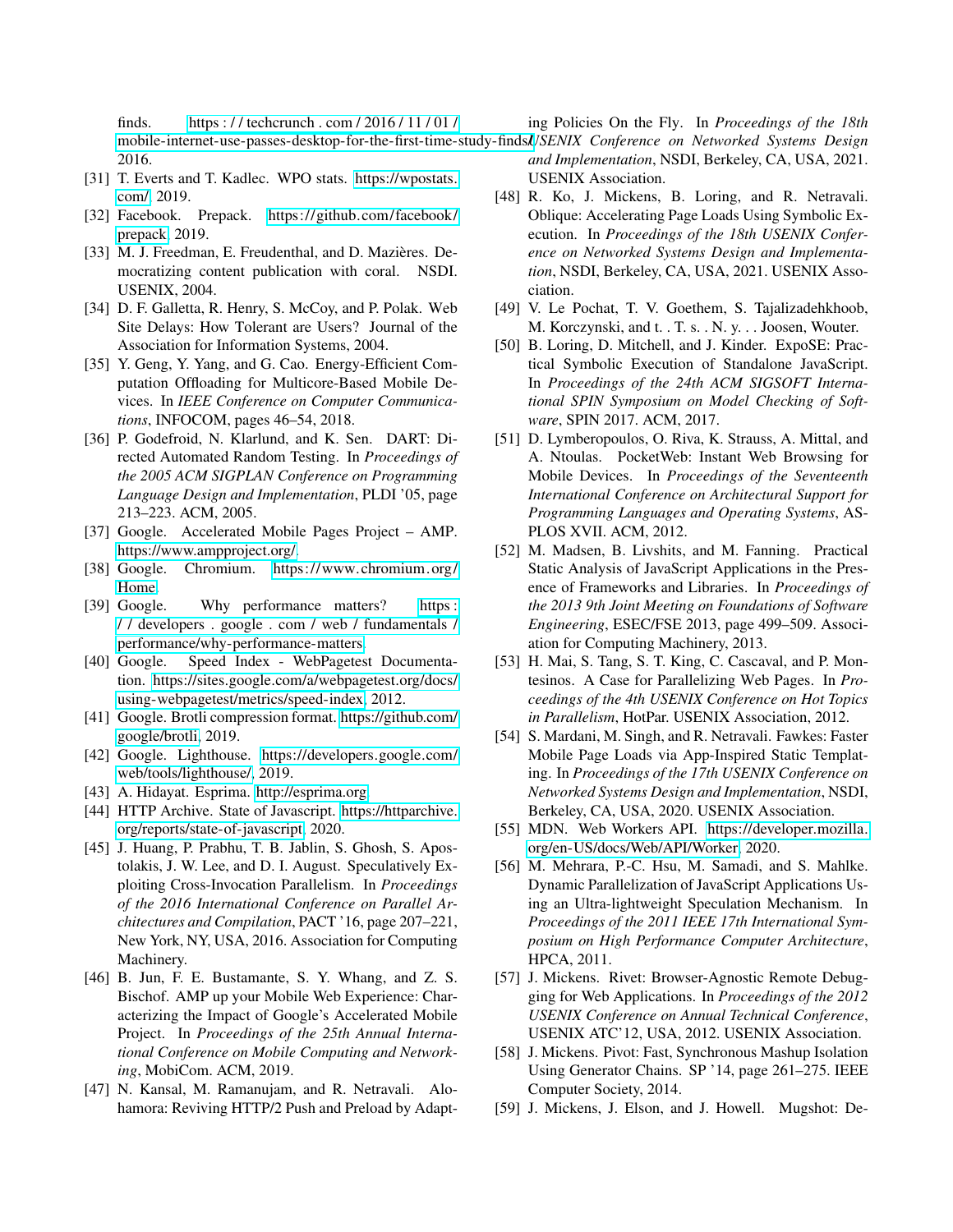terministic Capture and Replay for Javascript Applications. In *Proceedings of the 7th USENIX Conference on Networked Systems Design and Implementation*, NSDI'10. USENIX Association, 2010.

- <span id="page-15-15"></span>[60] Monsoon Solutions Inc. Power monitor software. [http:](http://msoon.github.io/powermonitor/) [//msoon.github.io/powermonitor/,](http://msoon.github.io/powermonitor/) 2018.
- <span id="page-15-16"></span>[61] Y. Na, S. W. Kim, and Y. Han. JavaScript Parallelizing Compiler for Exploiting Parallelism from Data-Parallel HTML5 Applications. *ACM Trans. Archit. Code Optim.*, 12(4):64:1–64:25, Jan. 2016.
- <span id="page-15-2"></span>[62] J. Nejati and A. Balasubramanian. An In-depth Study of Mobile Browser Performance. In *Proceedings of the 25th International Conference on World Wide Web*, WWW '16, pages 1305–1315. International World Wide Web Conferences Steering Committee, 2016.
- <span id="page-15-10"></span>[63] R. Netravali, A. Goyal, J. Mickens, and H. Balakrishnan. Polaris: Faster Page Loads Using Fine-grained Dependency Tracking. In *Proceedings of the 13th USENIX Conference on Networked Systems Design and Implementation*, NSDI, Berkeley, CA, USA, 2016. USENIX Association.
- <span id="page-15-3"></span>[64] R. Netravali and J. Mickens. Prophecy: Accelerating Mobile Page Loads Using Final-state Write Logs. In *Proceedings of the 15th USENIX Conference on Networked Systems Design and Implementation*, NSDI, Berkeley, CA, USA, 2018. USENIX Association.
- <span id="page-15-7"></span>[65] R. Netravali and J. Mickens. Reverb: Speculative debugging for web applications. In *Proceedings of the ACM Symposium on Cloud Computing*, SoCC '19. ACM, 2019.
- <span id="page-15-12"></span>[66] R. Netravali, V. Nathan, J. Mickens, and H. Balakrishnan. Vesper: Measuring Time-to-Interactivity for Web Pages. In *Proceedings of the 15th USENIX Conference on Networked Systems Design and Implementation*, NSDI, Renton, WA, USA, 2018. USENIX Association.
- <span id="page-15-5"></span>[67] R. Netravali, A. Sivaraman, J. Mickens, and H. Balakrishnan. WatchTower: Fast, Secure Mobile Page Loads Using Remote Dependency Resolution. In *Proceedings of the 17th Annual International Conference on Mobile Systems, Applications, and Services*, MobiSys '19, pages 430–443. ACM, 2019.
- <span id="page-15-4"></span>[68] R. Netravali, A. Sivaraman, K. Winstein, S. Das, A. Goyal, J. Mickens, and H. Balakrishnan. Mahimahi: Accurate Record-and-Replay for HTTP. Proceedings of ATC '15. USENIX, 2015.
- <span id="page-15-20"></span>[69] E. Nygren, R. K. Sitaraman, and J. Sun. The akamai network: A platform for high-performance internet applications. *SIGOPS Oper. Syst. Rev.*, 44(3):2–19, Aug. 2010.
- <span id="page-15-14"></span>[70] OpenSignal. Pakistan: Mobile Network Experience Report, February 2020. [https://www.opensignal.com/](https://www.opensignal.com/reports/2020/02/pakistan/mobile-network-experience) [reports/2020/02/pakistan/mobile-network-experience,](https://www.opensignal.com/reports/2020/02/pakistan/mobile-network-experience) 2020.
- <span id="page-15-6"></span>[71] Opera. Opera Mini. [http://www.opera.com/mobile/](http://www.opera.com/mobile/mini) [mini,](http://www.opera.com/mobile/mini) 2018.
- <span id="page-15-22"></span>[72] Opera. Opera Turbo. [http://www.opera.com/turbo,](http://www.opera.com/turbo) 2018.
- <span id="page-15-17"></span>[73] A. Osmani. The Cost of JavaScript. [https : / / medium . com / @addyosmani /](https://medium.com/@addyosmani/the-cost-of-javascript-in-2018-7d8950fbb5d4) [the-cost-of-javascript-in-2018-7d8950fbb5d4,](https://medium.com/@addyosmani/the-cost-of-javascript-in-2018-7d8950fbb5d4) 2018.
- <span id="page-15-23"></span>[74] V. N. Padmanabhan and J. C. Mogul. Using Predictive Prefetching to Improve World Wide Web Latency. *SIGCOMM Comput. Commun. Rev.*, 26(3):22–36, July 1996.
- <span id="page-15-11"></span>[75] J. Park, I. Lim, and S. Ryu. Battles with False Positives in Static Analysis of JavaScript Web Applications in the Wild. In *Proceedings of the 38th International Conference on Software Engineering Companion*, ICSE '16, page 61–70. ACM, 2016.
- <span id="page-15-0"></span>[76] C. Petrov. 52 Mobile vs. Desktop Usage Statistics For 2019 [Mobile's Overtaking!]. [https://techjury.net/](https://techjury.net/stats-about/mobile-vs-desktop-usage/) [stats-about/mobile-vs-desktop-usage/,](https://techjury.net/stats-about/mobile-vs-desktop-usage/) 2019.
- <span id="page-15-8"></span>[77] G. Phillips. Smartphones vs. desktops: Why is my phone slower than my pc? [https://www.makeuseof.](https://www.makeuseof.com/tag/smartphone-desktop-processor-differences/) [com/tag/smartphone-desktop-processor-differences/.](https://www.makeuseof.com/tag/smartphone-desktop-processor-differences/)
- <span id="page-15-13"></span>[78] L. Richardson. Beautiful Soup Documentation. [https:](https://www.crummy.com/software/BeautifulSoup/bs4/doc/) [//www.crummy.com/software/BeautifulSoup/bs4/doc/,](https://www.crummy.com/software/BeautifulSoup/bs4/doc/) 2019.
- <span id="page-15-1"></span>[79] V. Ruamviboonsuk, R. Netravali, M. Uluyol, and H. V. Madhyastha. Vroom: Accelerating the Mobile Web with Server-Aided Dependency Resolution. In *Proceedings of the Conference of the ACM Special Interest Group on Data Communication*, SIGCOMM. ACM, 2017.
- <span id="page-15-9"></span>[80] K. Sen, D. Marinov, and G. Agha. CUTE: A Concolic Unit Testing Engine for C. In *Proceedings of the 10th European Software Engineering Conference Held Jointly with 13th ACM SIGSOFT International Symposium on Foundations of Software Engineering*, ESEC/FSE-13, page 263–272. ACM, 2005.
- <span id="page-15-21"></span>[81] S. Singh, H. V. Madhyastha, S. V. Krishnamurthy, and R. Govindan. FlexiWeb: Network-Aware Compaction for Accelerating Mobile Web Transfers. In *Proceedings of the 21st Annual International Conference on Mobile Computing and Networking*, MobiCom. ACM, 2015.
- <span id="page-15-18"></span>[82] A. Sivakumar, C. Jiang, S. Nam, P. Shankaranarayanan, V. Gopalakrishnan, S. Rao, S. Sen, M. Thottethodi, and T. Vijaykumar. Scalable Whittled Proxy Execution for Low-Latency Web over Cellular Networks. In *Proceedings of the 23rd Annual International Conference on Mobile Computing and Networking*, Mobicom. ACM, 2017.
- <span id="page-15-19"></span>[83] A. Sivakumar, S. Puzhavakath Narayanan, V. Gopalakrishnan, S. Lee, S. Rao, and S. Sen. Parcel: Proxy assisted browsing in cellular networks for energy and latency reduction. In *Proceedings of the 10th ACM Inter-*